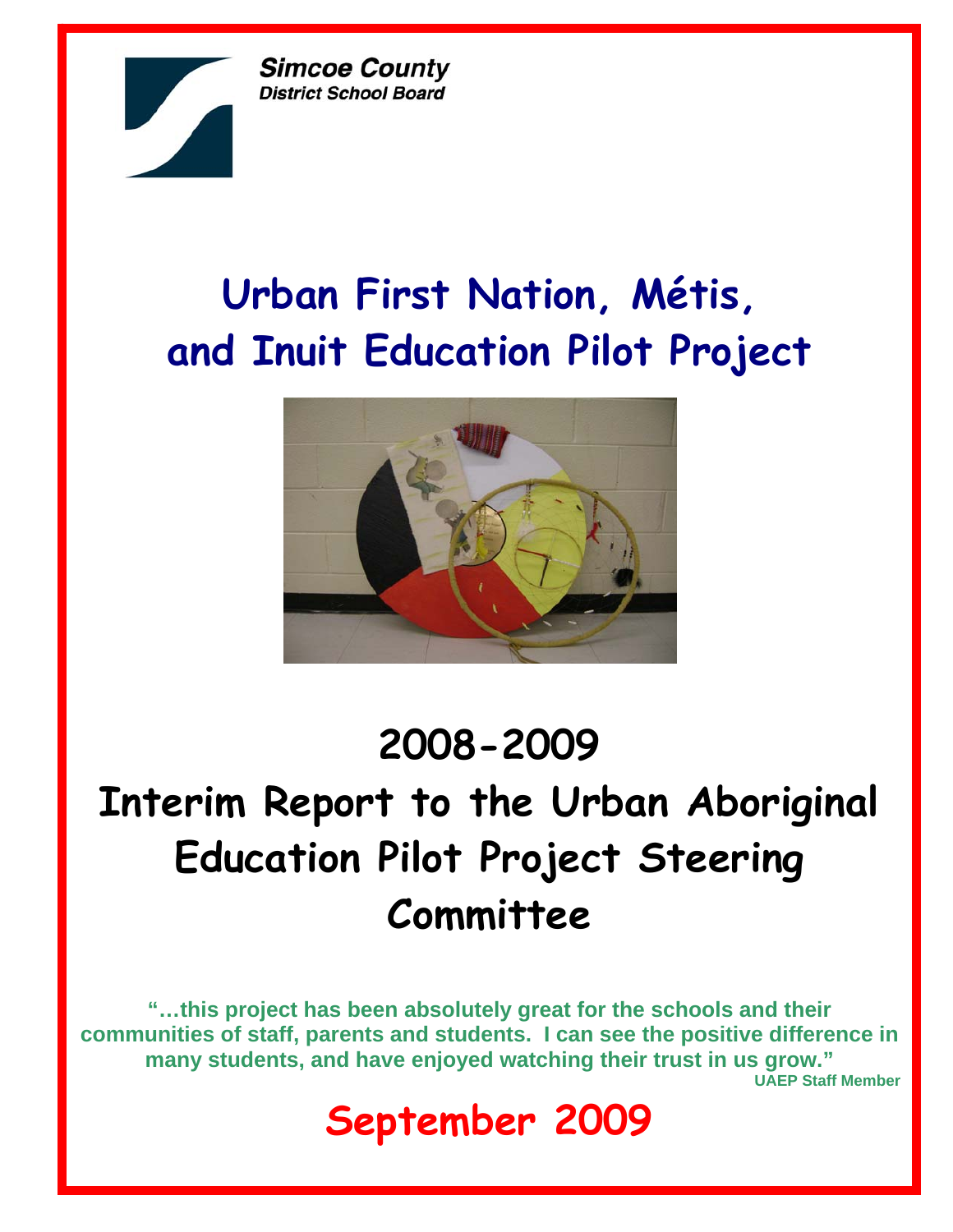#### **SIMCOE COUNTY DISTRICT SCHOOL BOARD URBAN ABORIGINAL EDUCATION PILOT PROJECT INTERIM REPORT 2008-2009**

On behalf of the Urban Aboriginal Education Sub-Steering Committee, the Simcoe County District School Board is pleased to present our Interim Report for the 2008-2009 school year to the co-chairs of the Steering Committee of the Urban Aboriginal Education Project.

In September 2008 the Simcoe County District School Board was selected to implement the goals of the Ontario Ministry of Education Urban Aboriginal Education Project in Barrie Ontario. Terms of Reference and guiding principles were established by the Sub-Steering Committee. All strategies and implementation activities are based on the following guiding principles:

- foster and promote Aboriginal student success;
- promote respectful relationships among all participants;
- incorporate the Aboriginal traditions of holistic education and worldview ;
- foster parental/family/community engagement;
- provide professional development for SCDSB teachers; and
- be collaborative, supportive and inclusive.

Barrie Central Collegiate, Barrie North Collegiate, Cundles Heights Public School, and Andrew Hunter Public School were our four pilot schools. These were selected on an "assumption" of a higher proportion of Aboriginal students. Since the inception of the pilot project, a significant number of Aboriginal students have identified as First Nation, Métis, or Inuit through the Voluntary Self-Identification Process.

This interim report consists of six sections: 1) description of all activities completed as of June 2009; 2) a summary of preliminary findings based on research undertaken by the Simcoe County District School Board; 3) a revised workplan outlining all planned implementation activities for 2009-2010; 4) our site's approach to internal evaluation; 5) financial statement detailing expenditures as of August 30, 2009; and 6) revised project budget.

*"I wish that when I was a little child like you, I had something like this." Brenda Ingersoll Native Trustee SCDSB* 

**Respectfully** Lisa Ewanchuk Principal, First Nation, Métis, and Inuit Education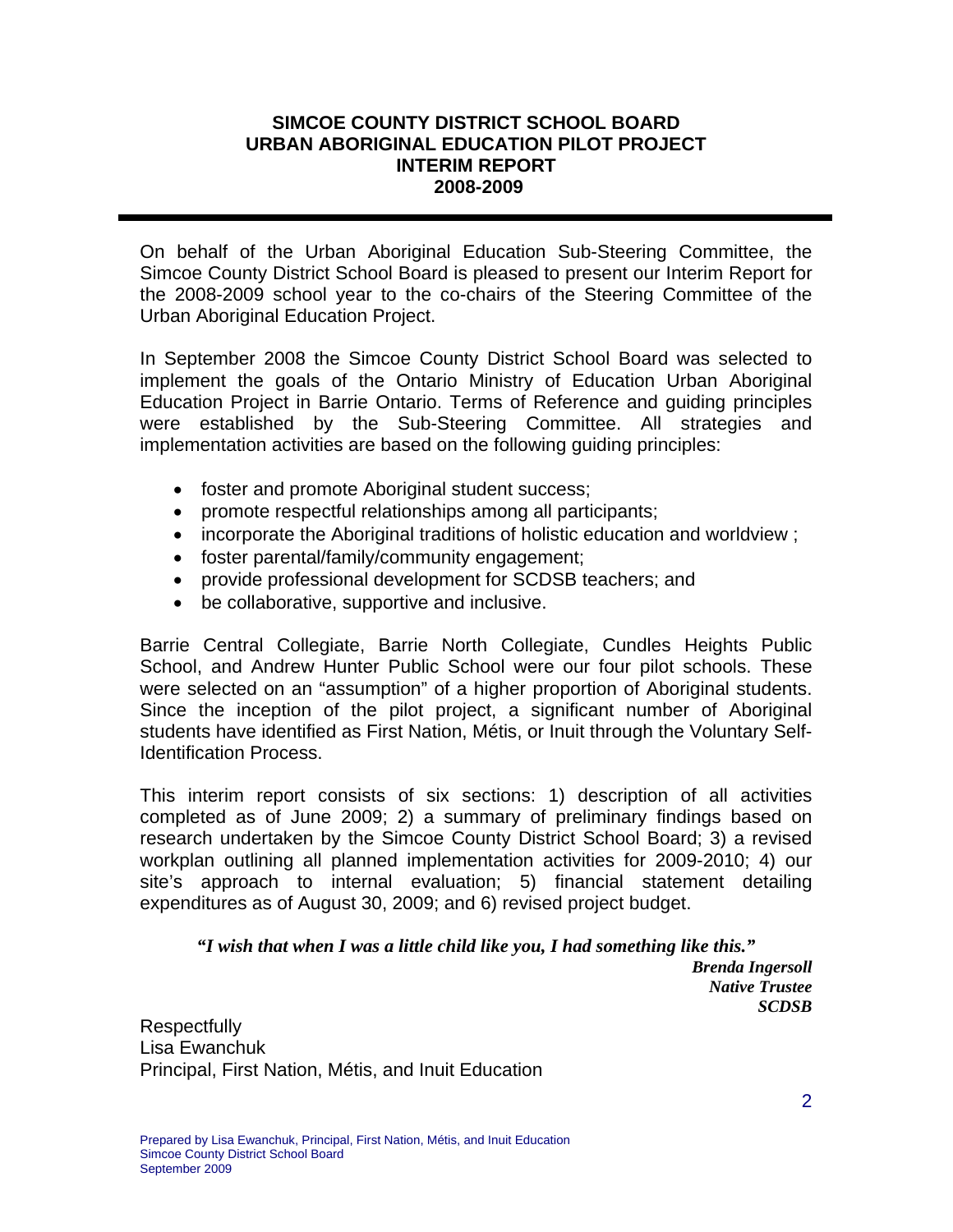#### **Section 1 – Activities completed as of June 2009**

#### **Sub-Steering Committee Membership**

The Sub-Steering Committee members represent First Nation and Métis communities within the City of Barrie and federations. Although we have actively attempted to recruit Inuit representation, we were not successful in our search.

| <b>Patrick King</b>     | <b>Barrie Area Native Advisory Circle</b>           |
|-------------------------|-----------------------------------------------------|
| Lance Triskle           | <b>Barrie Native Friendship Centre</b>              |
| <b>Scott Carpenter</b>  | <b>Métis Nation of Ontario</b>                      |
| Brenda Jackson          | Barrie and Area Native Advisory Circle              |
| Jan Beaver              | Ogemawahj Tribal Council                            |
| Compton Kahn            | Georgian Bay Native Friendship Centre               |
| Maryann Fifield         | Georgian College                                    |
| <b>Elizabeth Dewey</b>  | <b>Ontario Secondary School Teachers Federation</b> |
| Janet Bigham            | <b>Elementary Teachers Federation of Ontario</b>    |
| <b>Russell Atkinson</b> | <b>Ontario Principals Council</b>                   |
| Janis Medysky           | Superintendent of Education                         |
| Lisa Ewanchuk           | <b>Principal of Aboriginal Education</b>            |
| Angela Bosco            | <b>Facilitator for Aboriginal Education</b>         |

The Sub-Steering Committee was active in providing leadership, direction and advice throughout the 2008-2009 implementation year. Their input informed the implementation of our project activities. During the official launch of the project at Andrew Hunter Elementary School, each available member participated by addressing the audience and presenting each school with a Medicine Wheel, Métis Sash, Inuit canvas artwork and a Dreamcatcher.



*Scott Carpenter & Lance Triskle make presentation to Barrie Central Principal Russell Atkinson during our official launch at Andrew Hunter Elementary School on December 4, 2008* 

*"This is really a new era for education and it's wonderful to see mainstream embracing the wisdom and knowledge of the aboriginal culture." Patrick King, BANAC*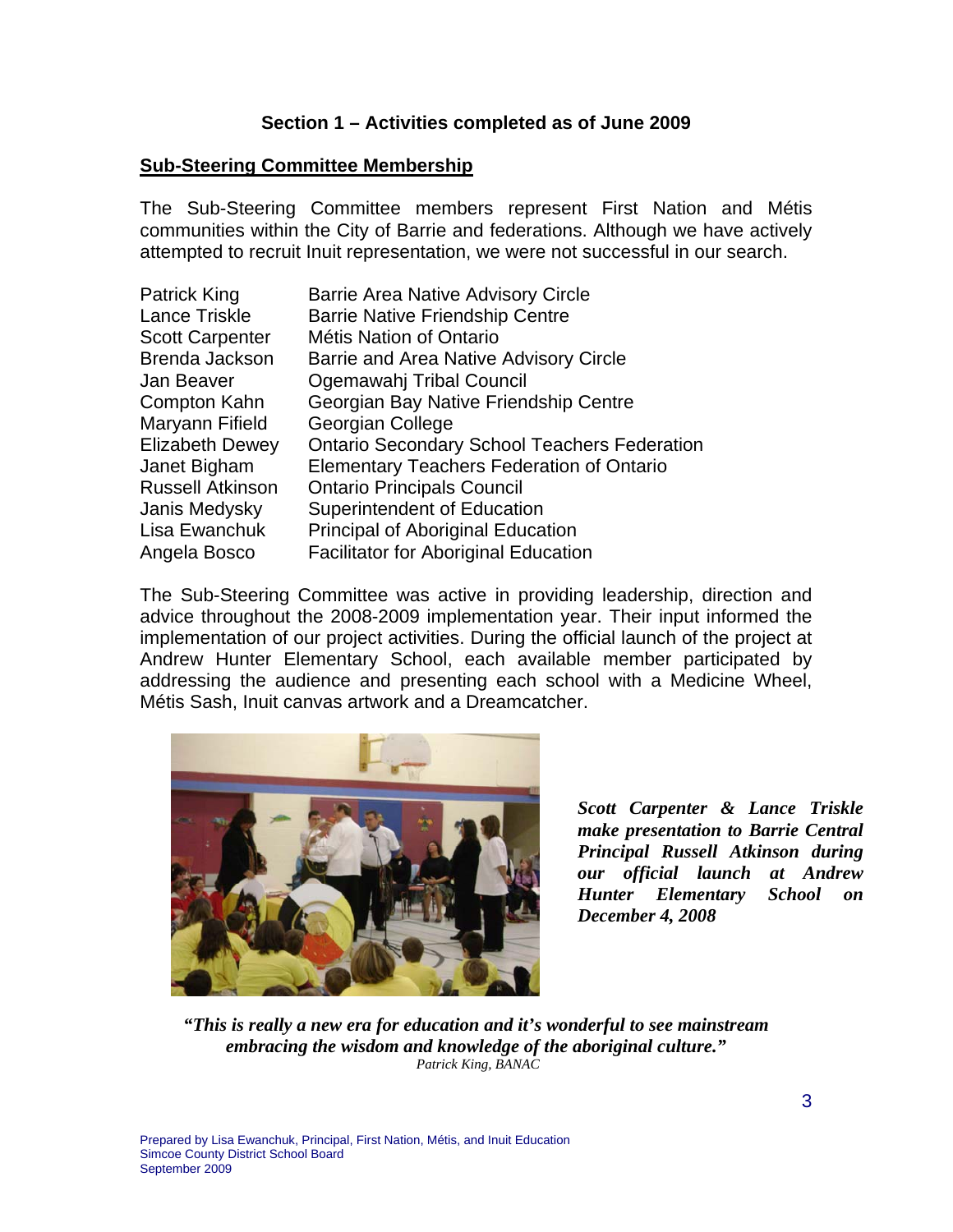#### **2008-2009 Implementation Activities**

#### **Student Supports**

#### **Child and Youth Workers**

The Child and Youth Workers (CYWs) have been instrumental in supporting First Nation, Métis and Inuit student social, emotional, physical and academic wellbeing in the four pilot schools. As the front line staff member, the CYWs roles and responsibilities included:

- 1:1 support
- Coaching and mentoring
- Linking and coordination of Aboriginal service agencies with families
- Liaison between home and school
- Identification of community supports
- Supporting students in the classroom
- Organizing cultural activities in the student Lodges
- Working with guidance and attendance counsellors
- Supporting IEPs and behaviour plans
- Participation in SNCs and Case Conferences as required
- Communicating program with school staff, families and organizations
- Participating in cultural awareness activities
- Ongoing support for research objectives

As our numbers indicate, accessing the services of our Child and Youth Workers has been very successful. In consultation with our SCDSB Freedom of Information/Records Management Officer, we developed the form *Consent for Referral to the Urban Aboriginal Education Project Team.* Working with school administrators and Guidance departments, forms were distributed to students based on existing school knowledge of Aboriginal Ancestry and through informal program information sessions. Information about the services of the CYW and UAEPP Program was shared with school communities through school newsletters. School staff also received an information memorandum informing them of the CYW services in their schools. Our CYWs attended school staff meetings as well. As word "got out" about our Child and Youth Worker services and program activities, more students came forward on their own to inquire and receive a consent form.

#### **Consents for Referral**

As of June 2009 we had 87 students (41 elementary & 26 secondary) who received support services of the UAEPP Child and Youth Workers. All of these students have consents on file, with the exception of 3 secondary students who are over the age of 18. Of the 87 students, 21 have received direct 1:1 support. 13 students referrals were made to the specialized support services at the Barrrie Native Friendship Centre, Enaahtig Healing Lodge and to the Barrie Native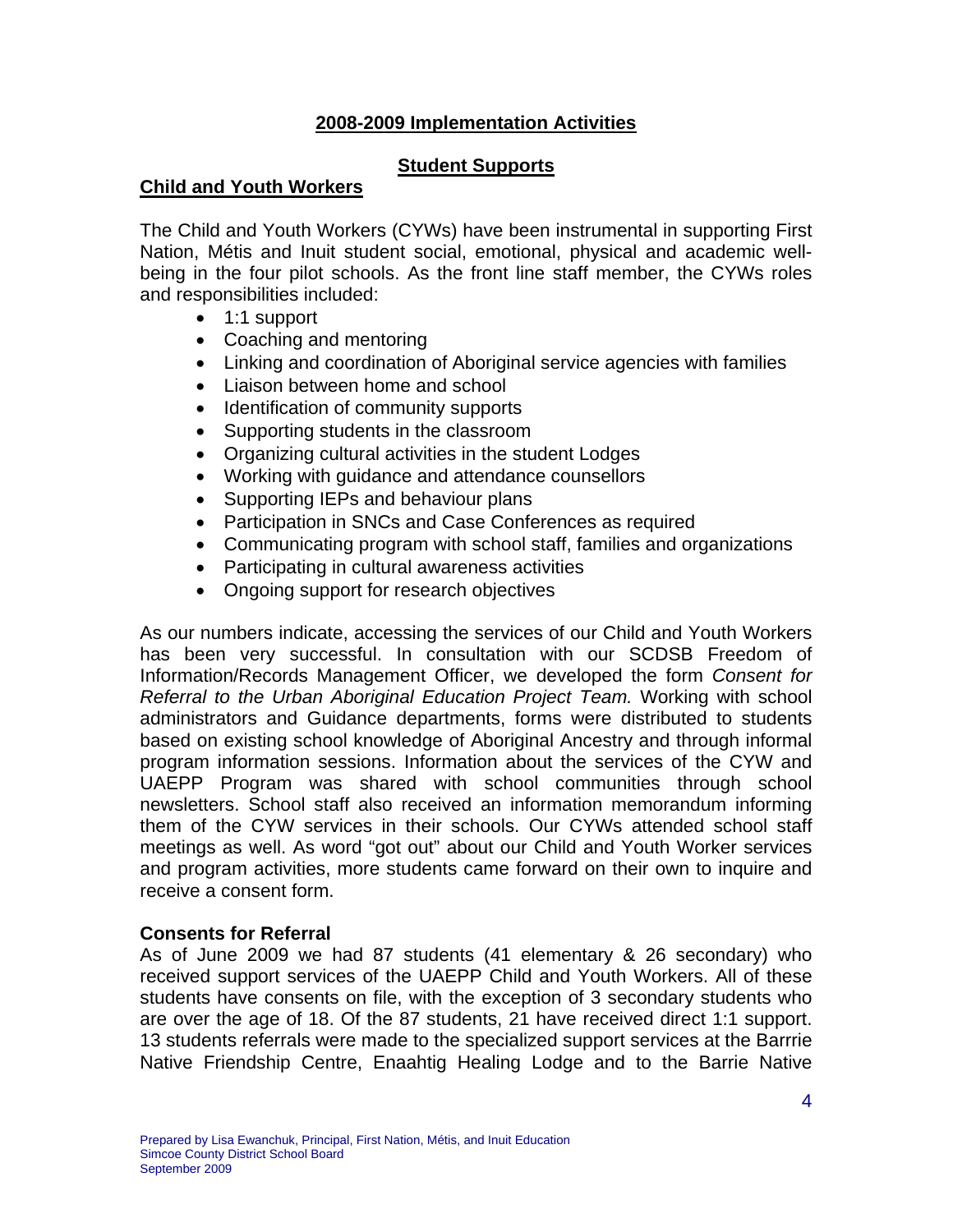Advisory Circle (BANAC). In a few cases, the Child and Youth Workers have actively participated in case conferences at the request of parents or school administration. Families have expressed the importance of having UAEPP CYW participation and support during these times. Throughout the course of the year, we have had a number of requests from other City of Barrie schools to have the CYWs come and work at their schools.

#### **Networking**

A collegial and collaborative networking group of student support workers was established during the year. Participants of the networking sessions included: the UAEPP Child and Youth Workers, the Program Coordinator of the Barrie/Georgian Bay Native Friendship Centre's Wasa-Nabin Program, SCDSB Native Student Advisor, Rama's Native Student Advisor, Kinark Child and Youth Worker and the board's Right Turn CYWs. The purpose of these sessions is to share best practices in addressing the emotional, social and academic needs of our students. Figure 1 illustrates how the knowledge and experience that the student support workers bring to these sessions create a consistent, integrated and community response to the social, emotional, and academic needs of FNMI students.



Prepared by Lisa Ewanchuk, Principal, First Nation, Métis, and Inuit Education Simcoe County District School Board September 2009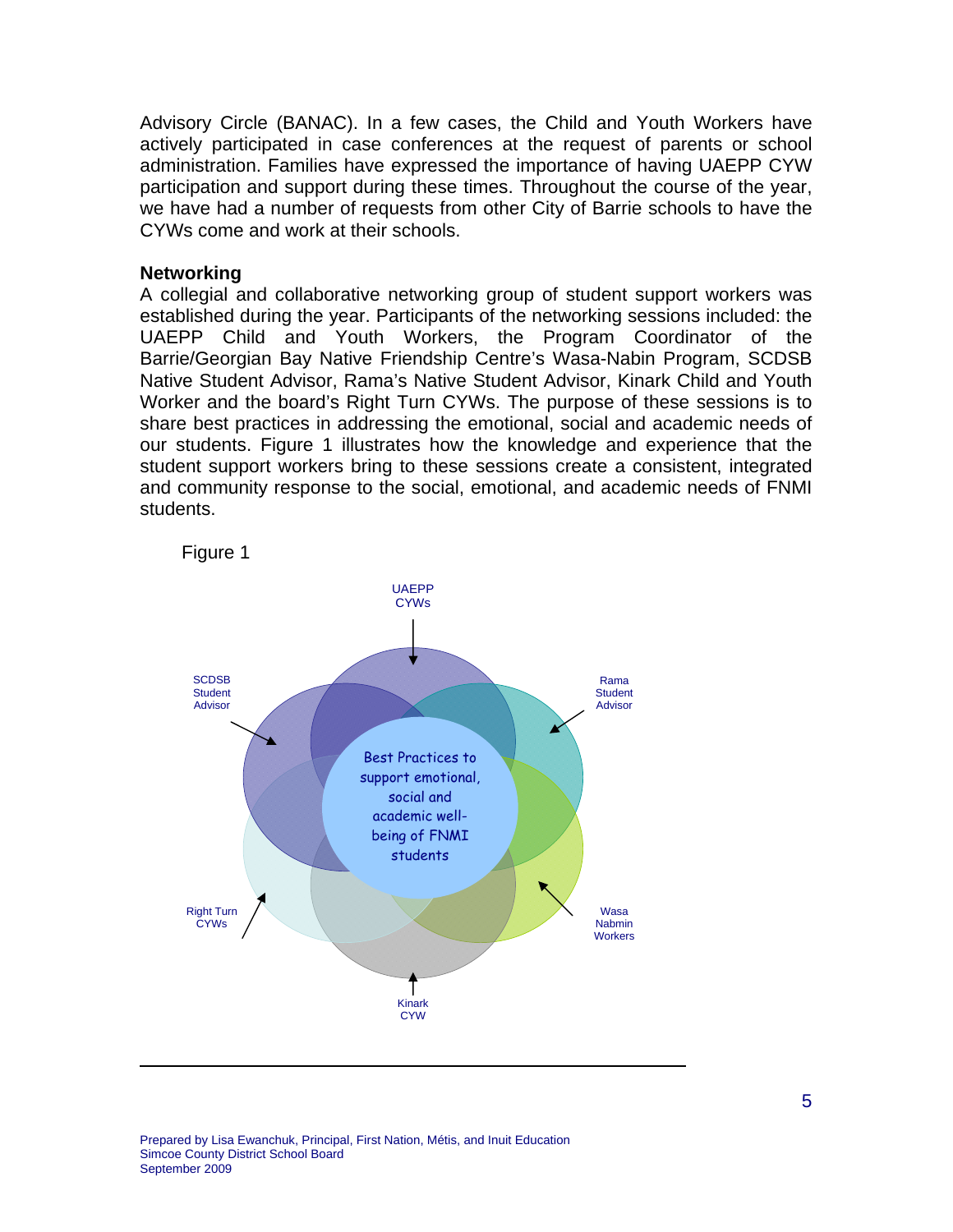#### **Student Lodges/Access Centres**

Creating a nurturing and caring student environment where "it's okay to be Aboriginal." each of the four pilot schools had designated classroom space. With the support of our Facilities Department, each school was able to open a closed classroom to be used as a First Nation, Métis, and Inuit Student Lodge/Access Centre. The rooms were utilized by our project staff and students for cultural activities and a location for our CYWs to meet individually with students.

*"I was unsure about this project and self identifying my child. I have 3 children, 2 in elementary and 1 in secondary. I was worried that it would be a negative thing and not a positive. Now I can see that these rooms are reflecting a positive atmosphere and I am glad my children can use them to learn about their culture."* 

 *-parent*  A quote from a Child and Youth illustrates how effective the Lodge was in supporting the well-being of students.

*We have seen the direct effects on some of the First Nations and Metis students who attended The Lodges. They learned something about their culture, treated The Lodge as "theirs", talked freely, and grew in self esteem and in pride of their ancestry. It was wondrous to see the change in some of the students! I noticed these differences in both elementary and secondary students. It felt good to know that students trusted me! -Child and Youth Worker* 

Cultural activities to support identity building and student engagement were held in the Lodges. Traditional teachers and Elders were asked to conduct talking circles, provide teachings about the Circle and Métis traditions, and to share their knowledge on how finger weave, make dreamcatchers, rattles, and other crafts.





A more detailed "student perspective" on the Lodge is provided later in this report.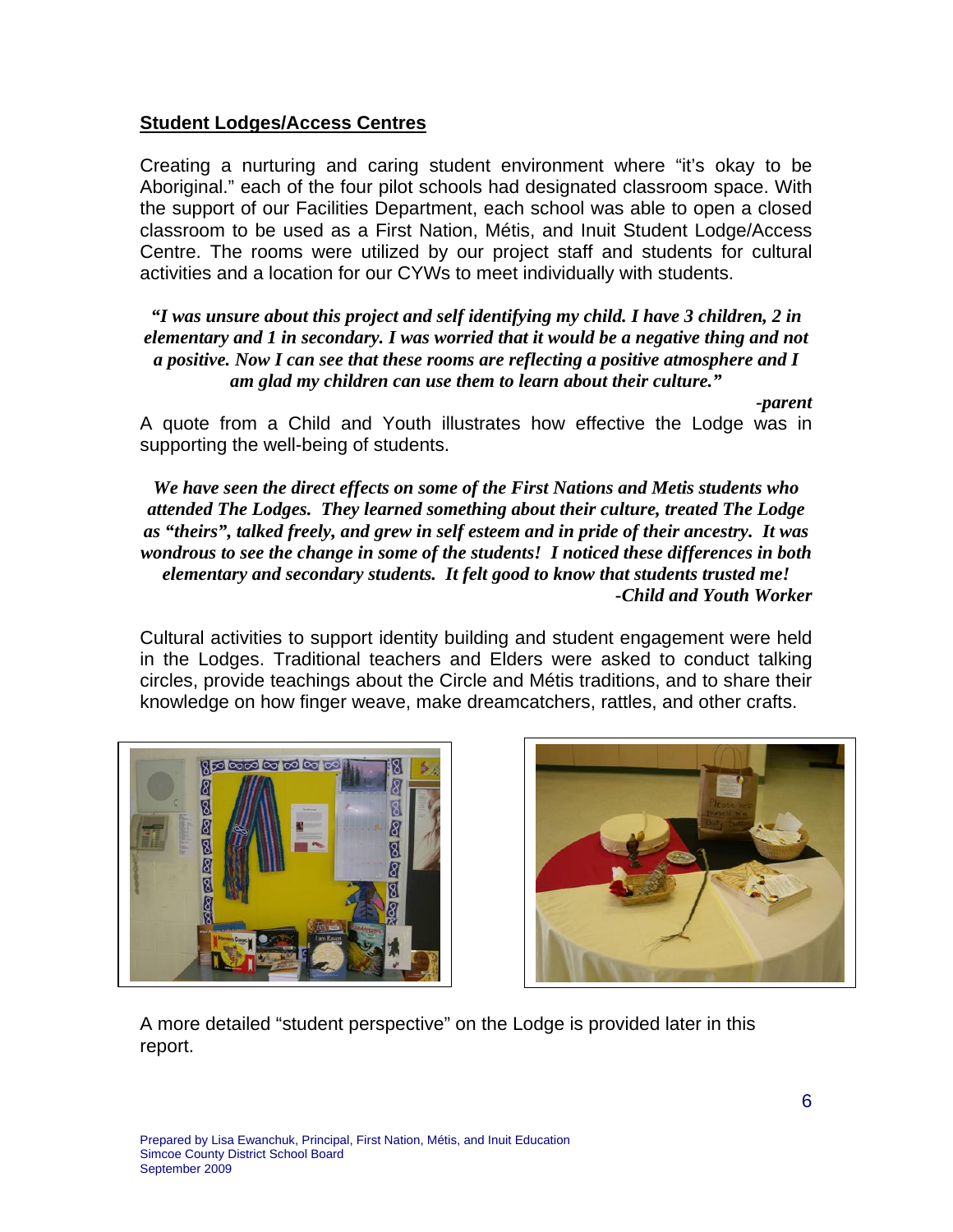## **Summary Table of Activities**

| <b>SCDSB Strategies</b>                                                                                                                                                                                                                                                                                                                                                                                                                                          | <b>SCDSB Achievement</b><br><b>Indicators</b>                                                                                                                                                                                                                                                                                                                                                                                                                                                                                                                                                                                                                                             | <b>SCDSB Activities</b>                                                                                                                                                                                                                                                                                                                                                                                                                                                                                                                                                                                                                                                                                                                                                                                                                                                                                                                                                                             |
|------------------------------------------------------------------------------------------------------------------------------------------------------------------------------------------------------------------------------------------------------------------------------------------------------------------------------------------------------------------------------------------------------------------------------------------------------------------|-------------------------------------------------------------------------------------------------------------------------------------------------------------------------------------------------------------------------------------------------------------------------------------------------------------------------------------------------------------------------------------------------------------------------------------------------------------------------------------------------------------------------------------------------------------------------------------------------------------------------------------------------------------------------------------------|-----------------------------------------------------------------------------------------------------------------------------------------------------------------------------------------------------------------------------------------------------------------------------------------------------------------------------------------------------------------------------------------------------------------------------------------------------------------------------------------------------------------------------------------------------------------------------------------------------------------------------------------------------------------------------------------------------------------------------------------------------------------------------------------------------------------------------------------------------------------------------------------------------------------------------------------------------------------------------------------------------|
| Organize the "Urban<br><b>Aboriginal Education</b><br>Team" who will, under<br>the direction of the<br>Principal, develop and<br>implement the strategic<br>one year plan for the<br>Barrie pilot project.<br>Provide appropriate<br>resources to schools to<br>enhance awareness.<br>Encourage and facilitate<br>student work in schools<br>and community centres.<br>Refocus parent/teacher<br>interview opportunities to<br>encourage parental<br>engagement. | FNMI students in the site<br>schools will be more engaged<br>and view themselves as<br>meaningful participants of the<br>school community.<br>Increased student<br>involvement in extra-curricular<br>activities.<br>Increased interaction among<br><b>FNMI</b> students and<br>staff/guidance/student<br><b>success</b><br>A welcoming and nurturing<br>environment will be created at<br>site schools<br>Increased parental<br>engagement in<br>schools/attendance<br>Increased interaction between<br>Aboriginal organizations in the<br>Barrie area and SCDSB.<br>Increased integrated school<br>and community response to<br>social & emotional issues of<br>students in site school | <b>Student Supports</b><br>Child and Youth Worker 1:1<br>$\bullet$<br><b>Child and Youth Worker</b><br>involvement during SNCs<br>and Case Conferences<br><b>Child and Youth Worker</b><br>$\bullet$<br>Group Activities in the<br>Lodges<br><b>Elementary Open Houses</b><br>$\bullet$<br><b>Cultural Celebration -</b><br>$\bullet$<br><b>Culminating Activity</b><br><b>Community Information</b><br>$\bullet$<br><b>Sessions</b><br><b>Student Surveys</b><br>$\bullet$<br>Restorative Approaches for<br>$\bullet$<br><b>Respectful Relationships</b><br>Talking circles<br>$\bullet$<br><b>Circle Teachings</b><br>$\bullet$<br>Gen. 7<br>Youth Teaching Youth<br>$\bullet$<br>Student murals on display<br>$\bullet$<br>at MacLaren Art Centre<br>Student work on display at<br>the Barrie City Centre<br>* Increasing number of student<br>support requests from elementary<br>and secondary schools<br><b>Participation with BANAC</b><br>and Aboriginal Capacity<br><b>Building Circle</b> |
| Provide professional<br>development for school<br>staff on Aboriginal<br>worldview and cultural<br>teachings.                                                                                                                                                                                                                                                                                                                                                    | Increased staff awareness in<br>each school<br>Increase in focus dialogue<br>among staff on differentiated<br>instruction and assessment                                                                                                                                                                                                                                                                                                                                                                                                                                                                                                                                                  | <b>Program Supports</b><br>Classroom and library<br>$\bullet$<br>books<br>Métis Cultural Experience -<br>$\bullet$<br><b>Classroom</b> visits<br>Métis Roots Classroom                                                                                                                                                                                                                                                                                                                                                                                                                                                                                                                                                                                                                                                                                                                                                                                                                              |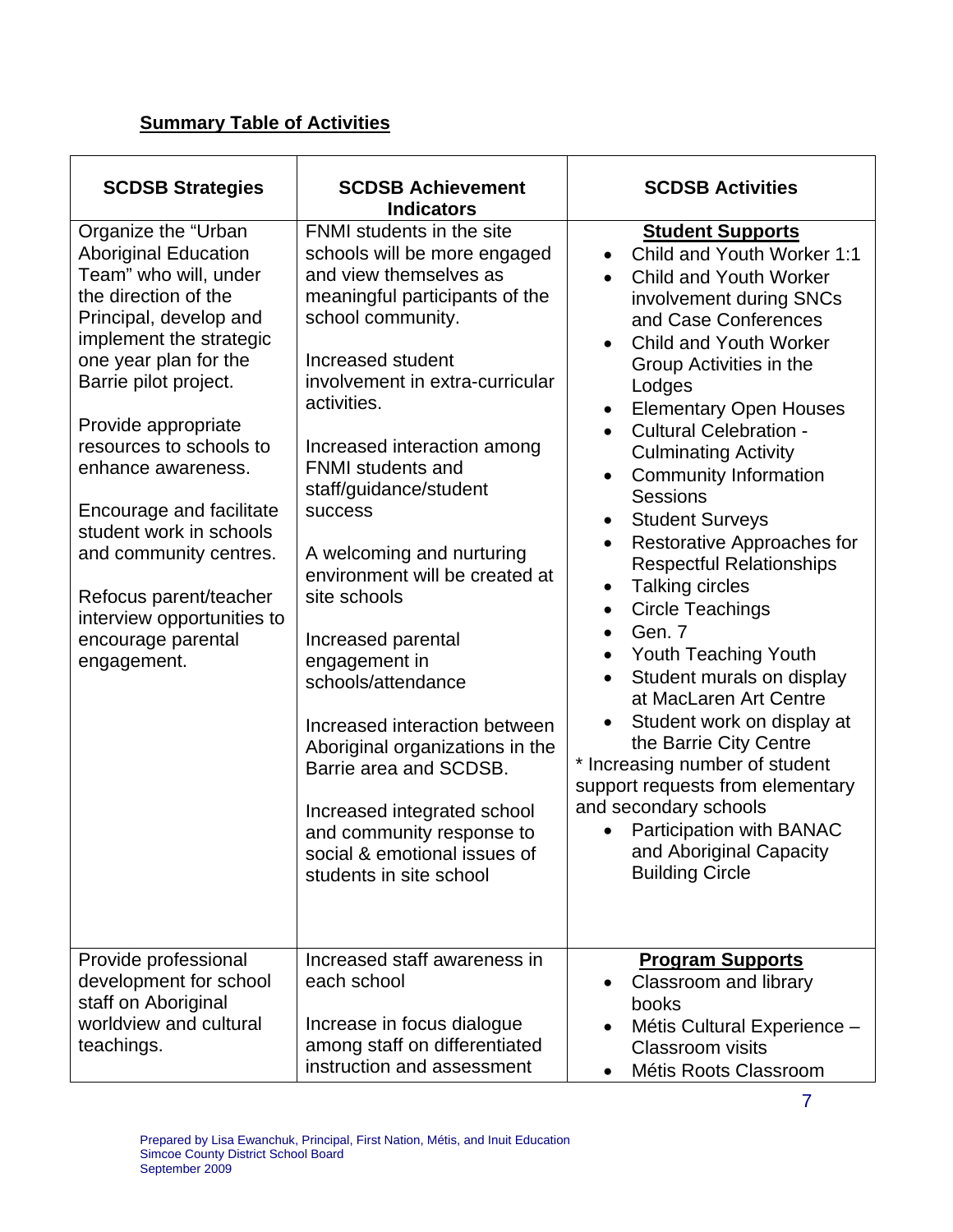| Develop capacity among<br><b>SCDSB educators</b> | strategies for FNMI students       | visits - Finger Weaving and<br>Jigging         |
|--------------------------------------------------|------------------------------------|------------------------------------------------|
| through Aboriginal PLC                           | <b>IRT</b> modeled lessons in each | <b>UAEPP PLCs</b><br>$\bullet$                 |
| based on best practices                          | school                             | Lunch and Learn<br>$\bullet$                   |
| in teaching of Aboriginal                        |                                    | <b>Enaahtig Healing Lodge</b><br>$\bullet$     |
| students and continued                           | Resource kits in each school       | <b>Native Awareness Training</b>               |
| learning of cultural                             | to support curriculum              |                                                |
| understandings.                                  |                                    | for staff of pilot schools                     |
|                                                  | Native Studies course              | Presentations                                  |
| Site schools and staff                           | implemented                        | • Talking Circles                              |
| participating in the PLC                         |                                    | $\bullet$ Inuit                                |
| will be provided with                            |                                    | • Shannon thunderbird                          |
| resources to enhance                             | Increased library resources        | • NAC Guest speakers                           |
| their awareness of                               | Staff handbook and student         | <b>Field Trips</b><br>$\bullet$                |
|                                                  |                                    | • Youth Teaching                               |
| Aboriginal cultures and                          | agenda insert will be              | Youth                                          |
| information.                                     | accessible to all SCDSB staff      | • Petroglyphs                                  |
|                                                  | and students                       | • Talk is Free Theatre                         |
| Implement an early                               |                                    | Curriculum units:<br>$\bullet$                 |
| literacy program with                            |                                    | Staff Handbook draft                           |
| specific cultural                                |                                    |                                                |
| components.                                      |                                    | Supporting classroom                           |
|                                                  |                                    | teachers                                       |
| Provide appropriate                              | Each school will have a            | <b>Awareness</b>                               |
| resources to schools to                          | display in their front foyers      | Classroom and library                          |
| enhance awareness.                               | symbolizing FNMI cultures          | books                                          |
|                                                  |                                    | Métis Cultural Experience -                    |
| Organize community                               | Increased regional awareness       | <b>Classroom</b> visits                        |
| consultation sessions in                         | of the pilot                       | <b>Barrie Central Woodworking</b><br>$\bullet$ |
| schools and Barrie                               |                                    | building display cabinets                      |
| Native Friendship                                | Ongoing community                  | <b>Enaahtig Healing Lodge</b>                  |
| Centre.                                          | information sessions/updates       | and Education Centre                           |
|                                                  | will have taken place              | <b>Lunch and Learn</b><br>$\bullet$            |
|                                                  |                                    |                                                |





Prepared by Lisa Ewanchuk, Principal, First Nation, Métis, and Inuit Education Simcoe County District School Board September 2009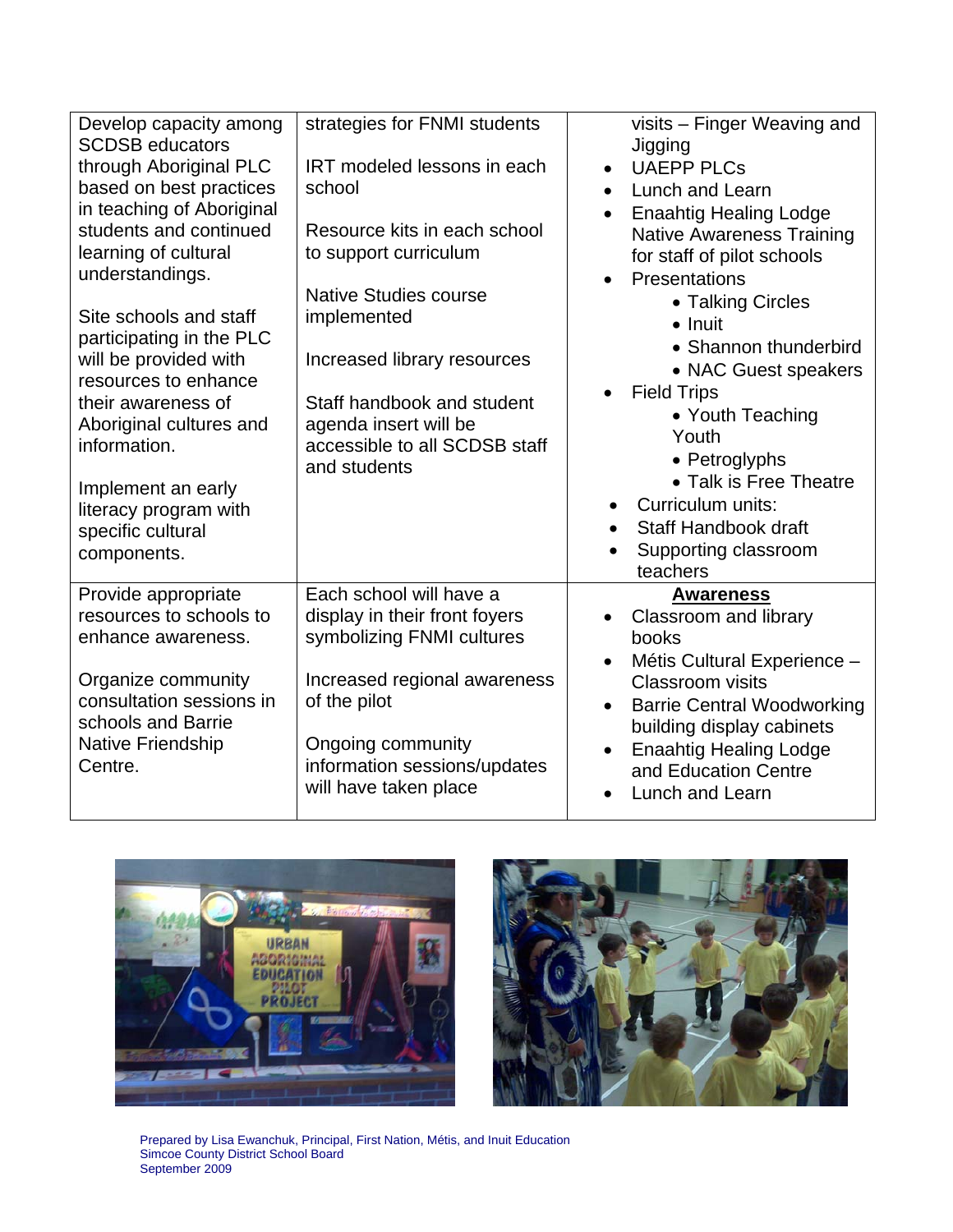#### **Curriculum Support Materials**

#### **Elementary**

Full lesson plans and extensions follow the Think Literacy document. At this point, each lesson plan requires an assessment piece and differentiated instruction techniques to complete. Review of content, blackline masters and sources will need to occur before completion. The format chosen to represent the lesson plans is that of the "Think Literacy" documents which are current and in use by teachers in Intermediate grades. It includes a page of lesson description, curriculum links, resources and background. The main lesson page is a three part, before, during and after lesson format. Although Junior grades do not use the Think Literacy documents, reading and writing strategies from Guided Reading and Writers Fountas and Pinnell, CASI and EQAO have been added.

| Primary                    | Junior                   | Intermediate     |
|----------------------------|--------------------------|------------------|
| <b>First Nations Drum</b>  | <b>Symbols of Canada</b> | <b>Inuit Art</b> |
|                            |                          |                  |
| <b>First Nations Dance</b> |                          | Métis Art        |
| <b>First Nations Music</b> |                          |                  |
|                            |                          |                  |

The following is a unit on the Seven Grandfather Teachings in connection with SCDSB Commit to Character. The unit has a junior/intermediate focus.

| Characteristic             | <b>Title (Cultural Group)</b> |
|----------------------------|-------------------------------|
| Respect, Truth, Wisdom     | A River Ran Wild              |
| Respect, Love, Wisdom      | <b>Fiddle Dancer</b>          |
| Love, Bravery,             | <b>Sky Dancers</b>            |
| Love, Humility             | Tiktala                       |
| <b>Bravery</b>             | The Red Sash                  |
| Introduction Piece (all 7) | <b>Vision Seeker</b>          |
| <b>Bravery</b>             | <b>Rabbit and Bear Paws</b>   |
| Respect, Humility, Honesty | I Like who I am               |
| <b>Bravery and Love</b>    | Shin-chi's Canoe              |
| Love                       | Shi-shi-etko                  |

Highlighting the First Nation and Métis communities in and surrounding Simcoe County is a final element of the elementary curriculum resource development.

| Primary     | Junior                       | Intermediate           |
|-------------|------------------------------|------------------------|
| Place Names | <b>Mnjikaning Fish Weirs</b> | <b>Arthur Shilling</b> |
|             | Kitchekewana                 |                        |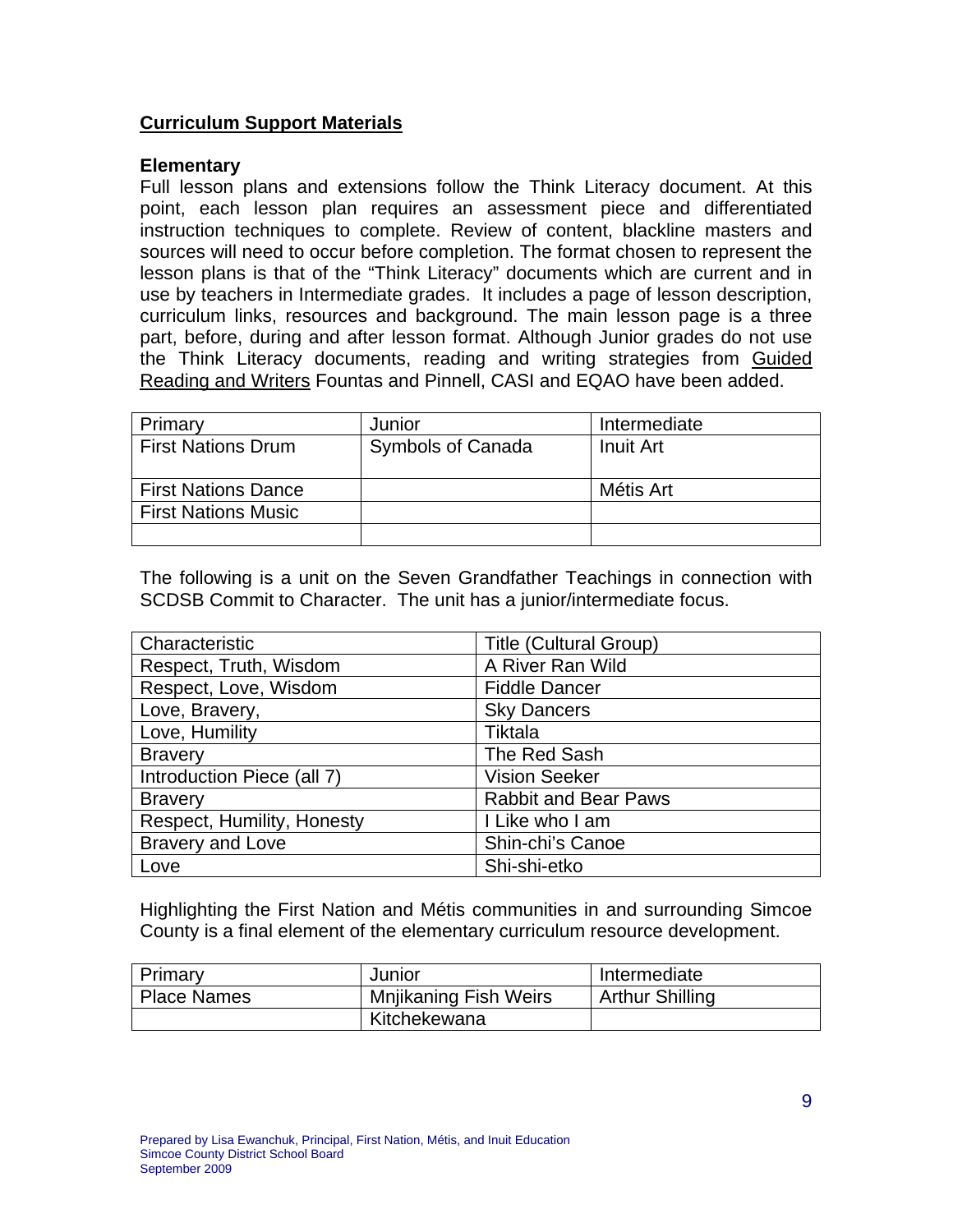#### **Secondary**

Curriculum resources to support the following secondary courses have been developed:

| English - Keeper 'n Me              |
|-------------------------------------|
| <b>Foods and Nutrition</b>          |
| Geography: Ecozones/Forestry        |
| Geography: Travel and Tourism       |
| Art - First Nation, Métis and Inuit |
| Art in Canada                       |
| <b>Canadian and World Studies</b>   |
| Canadian Law                        |
|                                     |



Both elementary and secondary resources require review from a community Elder. It is our intention to mass produce this work for our elementary and secondary schools.

#### **Cultural Celebration**

As the culminating activity for the pilot project, a Cultural Celebration was organized at Cundles Heights Public School. Demonstrations by First Nation drummers and dancers and Métis Roots were provided for the staff and students involved in the pilot. A celebratory DVD was created to document the event. The impact of the celebration is evident through these voices from the teaching staff at Cundles.

*"This celebration gave me a sense of true culture and will help me work with my* 

*students". "I wish that this could have been done earlier." -members of the staff at Cundles Heights Public School* 



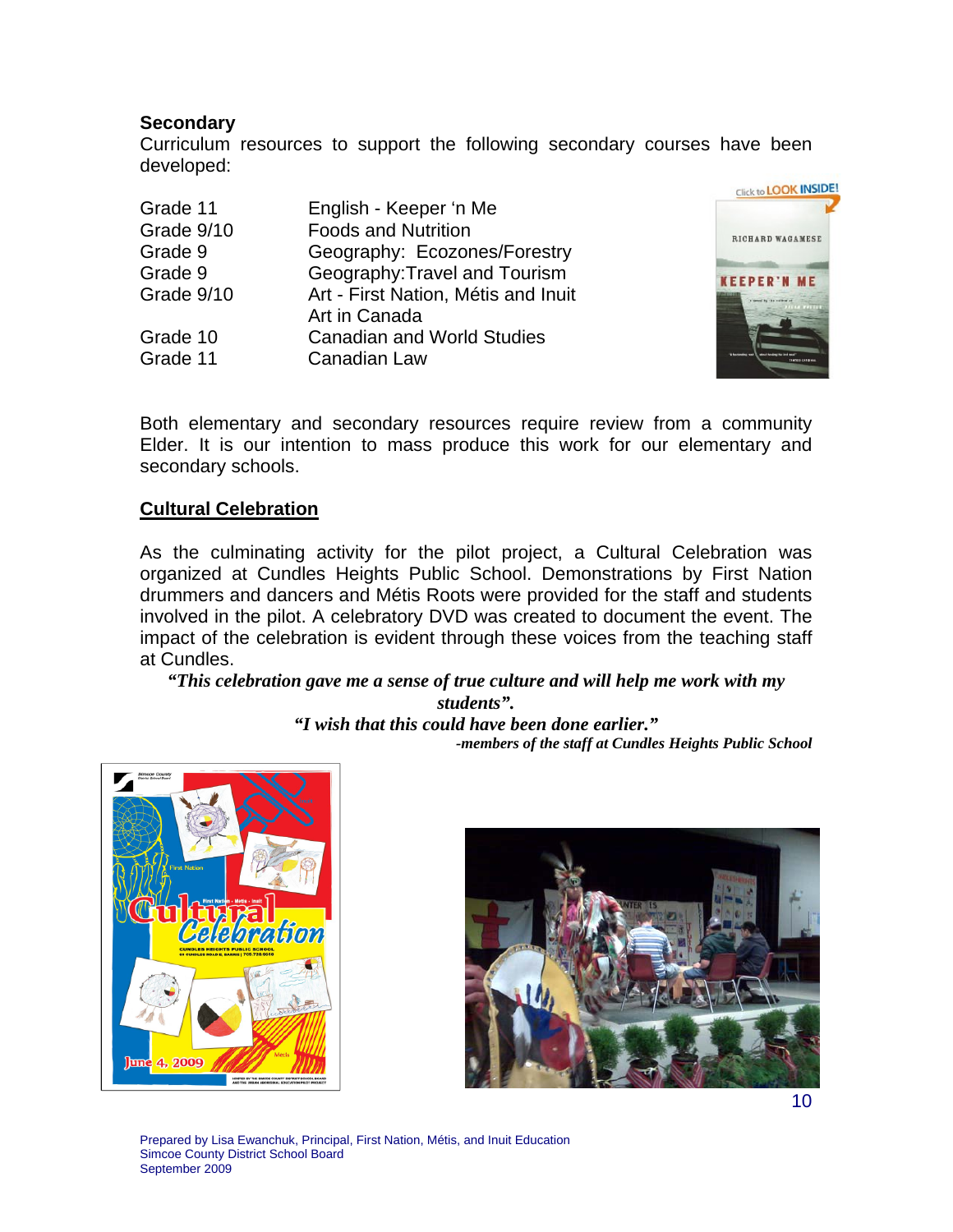#### **Section 2 - Summary of Preliminary Research Findings**

#### **"Spontaneous Laughter and Good Marks:" Creating Conditions for Success of First Nations, Métis and Inuit Students in Simcoe County District School Board.**

#### **Executive Summary**

This report was commissioned as part of the Simcoe County District School Board's (SCDSB) Urban Aboriginal Pilot Project. The focus of the project is as a contribution to the development of sound approaches to success for First Nations, Métis and Inuit students in district classrooms. It focuses on contributions made by the people most directly involved, First Nations, Métis and Inuit students, parents and educational leaders in the communities served by the board. The results have the potential to inform the development of a model which will lead to enhanced success for First Nations, Métis and Inuit students within SCDSB schools.

Methodologically, this study depends exclusively on approaches developed by Indigenous researchers and scholars locally and globally. Guided by the SCDSB Sub-Steering Committee's goals and Research & Evaluation Services protocol, researchers solicited narratives of school success related to First Nations, Métis and Inuit students in the SCDSB. Circlework groups and individual interviews with twenty students, eight parents and ten educational leaders, most of whom were either parents or grandparents of children in SCDSB schools, form the basis of this study. While the knowledge gleaned may contain few surprises to those knowledgeable in the field of Aboriginal Education, its importance lies in the immediacy and the specificity of the stories we hear and read. These words are not from a distant school board and not from some other time: they articulate the issues facilitating successes, and sometimes lack thereof, for First Nations, Métis and Inuit students currently in the schools of the SCDSB. They are the words of First Nations, Métis and Inuit students seeking to live good lives as they strive to become thoughtful, happy adults in their ancestral lands. They are the words of First Nations, Métis and Inuit adults who continue to see education broadly defined as the key to their dreams of healthy children and healthy communities. They are the words of adults whose histories with schools and communities leads to some distrust of schools and yet whose commitment to the power and possibility of education is relentlessly driven by a love for their children and grandchildren.

The results raise a number of questions for further investigation, gesture to several courses of action for the SCDSB and provide the basis for developing recommendations for the establishment of a new model of successful education for First Nations, Métis and Inuit students. Professional development initiatives and teacher education programs are two potential sites for making a difference to current programs. Participants felt that, while some changes can be addressed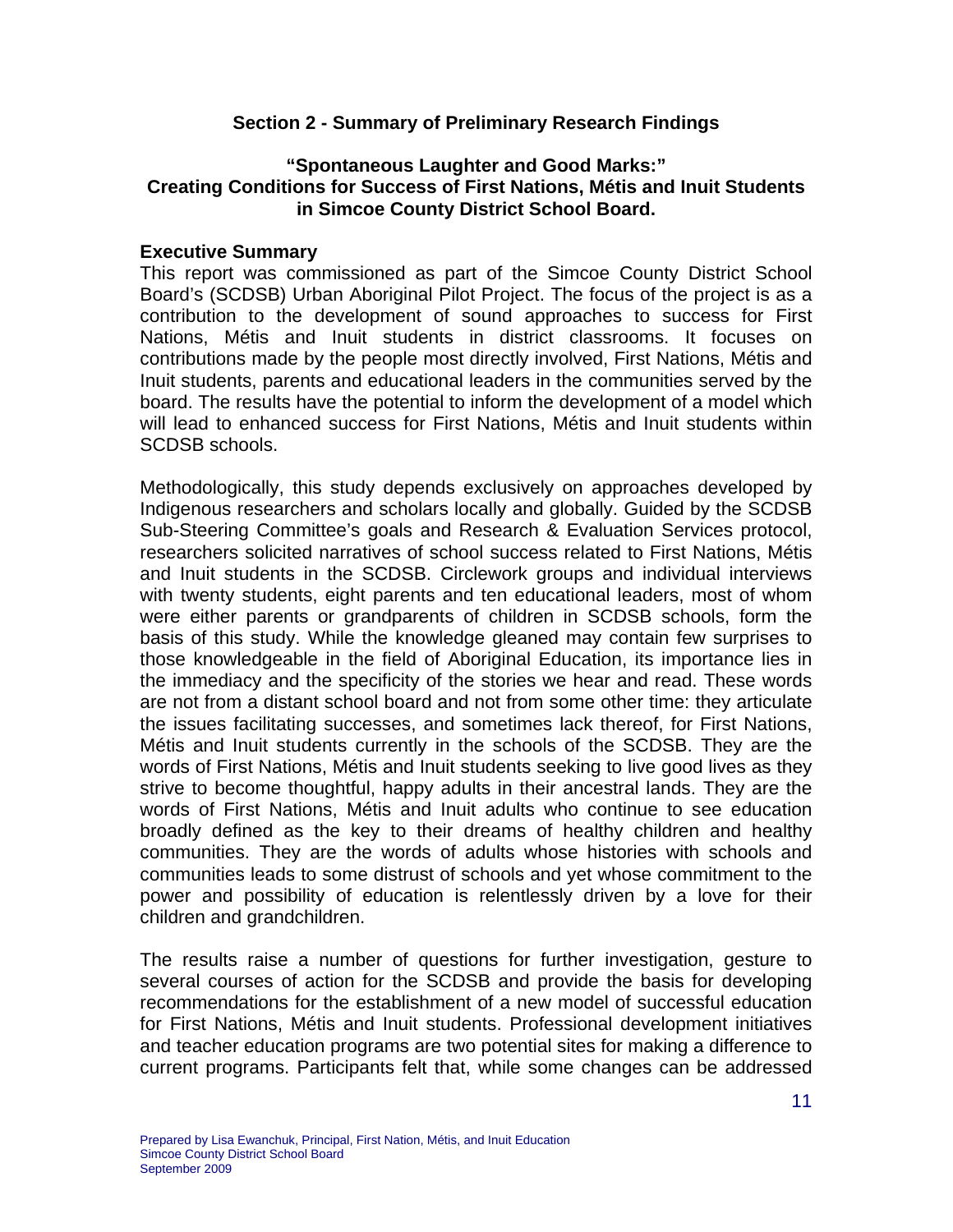fairly easily, only with commitment on the part of all involved and long term planning will there be the deep changes needed to strengthen the relationships between First Nations, Métis and Inuit students and their schools. Throughout the study, participants reminded those who listened that there is no one model for all First Nations, Métis and Inuit students. As varied a group as any other, their distinctiveness comes with their ancestral ties to this land we now call Canada.

#### **What the People Said: Results of the Study**

1) Classroom

- Intellectual engagement
- Build on student interests
- Process thoughts
- Differentiated instruction
- High expectations for achievement
- Open door for Elders
- Safe place for emotions
- Respect
- Nutrition
- Teachers demonstrate concern "are you okay"
- Respect, trust and empathy
- More physical activity
- Access to physical world
- Space to think
- Things to be softer & more muted
- Safe place where physical needs are met

#### 2) Curriculum

- More FNMI texts
- Hands on experiential learning
- Celebrating wholeness
- Know where you are coming from, before you know where you are going
- Develop sense of pride history, culture, art
- Incorporate culture into units
- Embedding within existing curriculum (inclusion)
- Language classes
- Spirituality/beliefs e.g. Seven Grandfathers
- Culturally based art projects
- Celebrate contributions of Aboriginal People
- Teaching the true history

#### 3) School Environment

*"We want the school to be more peaceful, helping others, rather than just disrespecting them." Grade four student* 

*"Create a welcoming place where it's okay to be Aboriginal."* 

> *"Help us to find what we are good at." Grade eight student*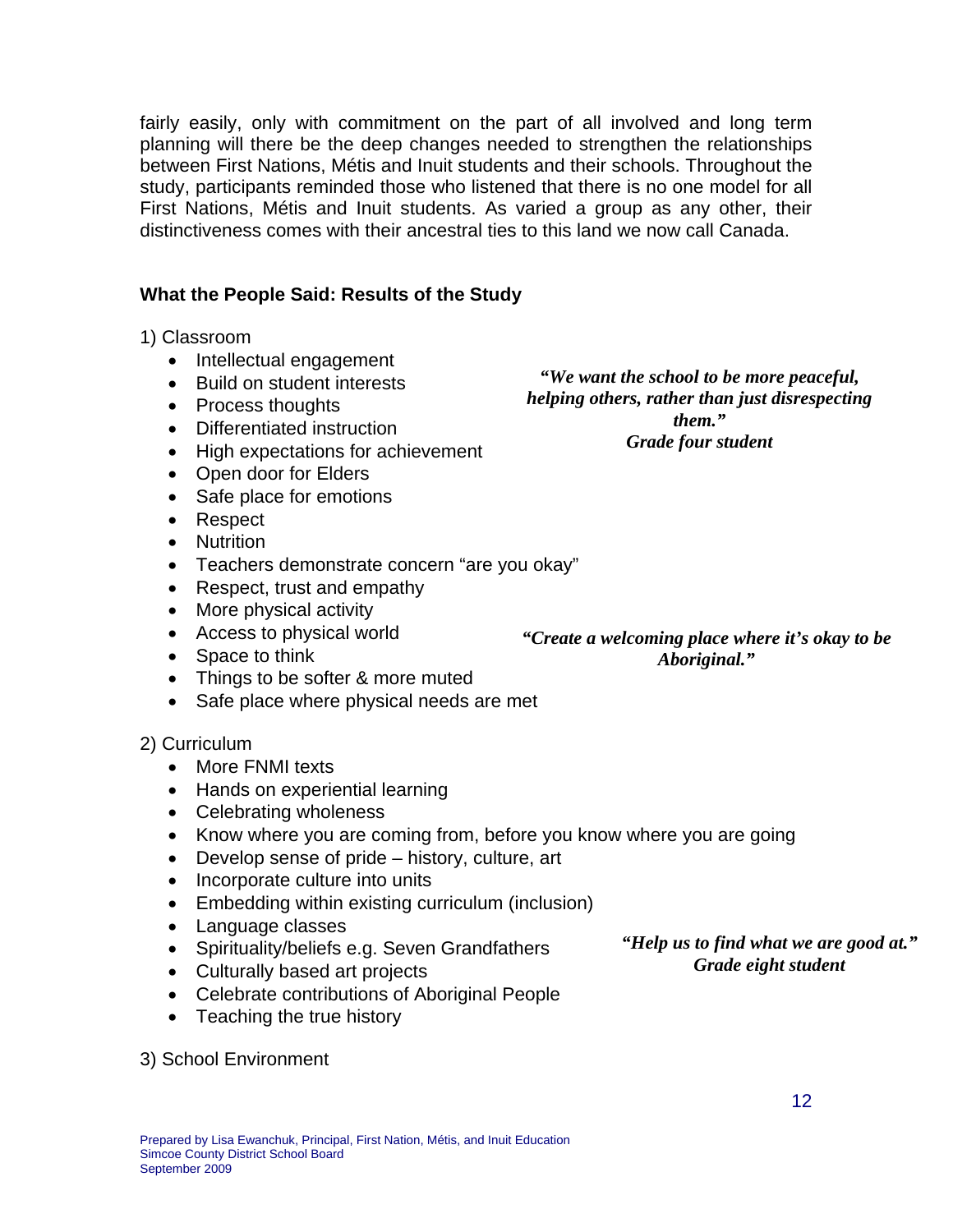- Natural surroundings make use of trees, garden areas, natural light
- Circulating art exhibits
- Dedicated gathering space e.g. Lodge or house, decorations
- Invite speakers
- Aboriginal Counsellors
- Administration "on board"
- Aboriginal music
- Celebrating cultural activities

#### 4) Community

Community Partners

- Input at Board level and classroom
- More parental involvement at Board level (elected positions, voice in funding)
- 3 year, 5 year, and 10 year planning
- Involve community as this unfolds
- Lasting teaching practices even when funding runs out

Teacher Education and Professional Development

- Need to have course on FNMI perspectives in university and in teacher education programs
- More teacher professional development

#### *"The teachers are where you affect change." Educational Leader*

The quotations on the right hand side are taken from "Spontaneous Laughter and Good Marks;" Creating Conditions for Success of First Nations, Métis and Inuit Students in the Simcoe County District School Board. Report prepared for the Urban Aboriginal Education Pilot Project, January 2009.

*"You can tell walking into a school if they are Aboriginal conscious."*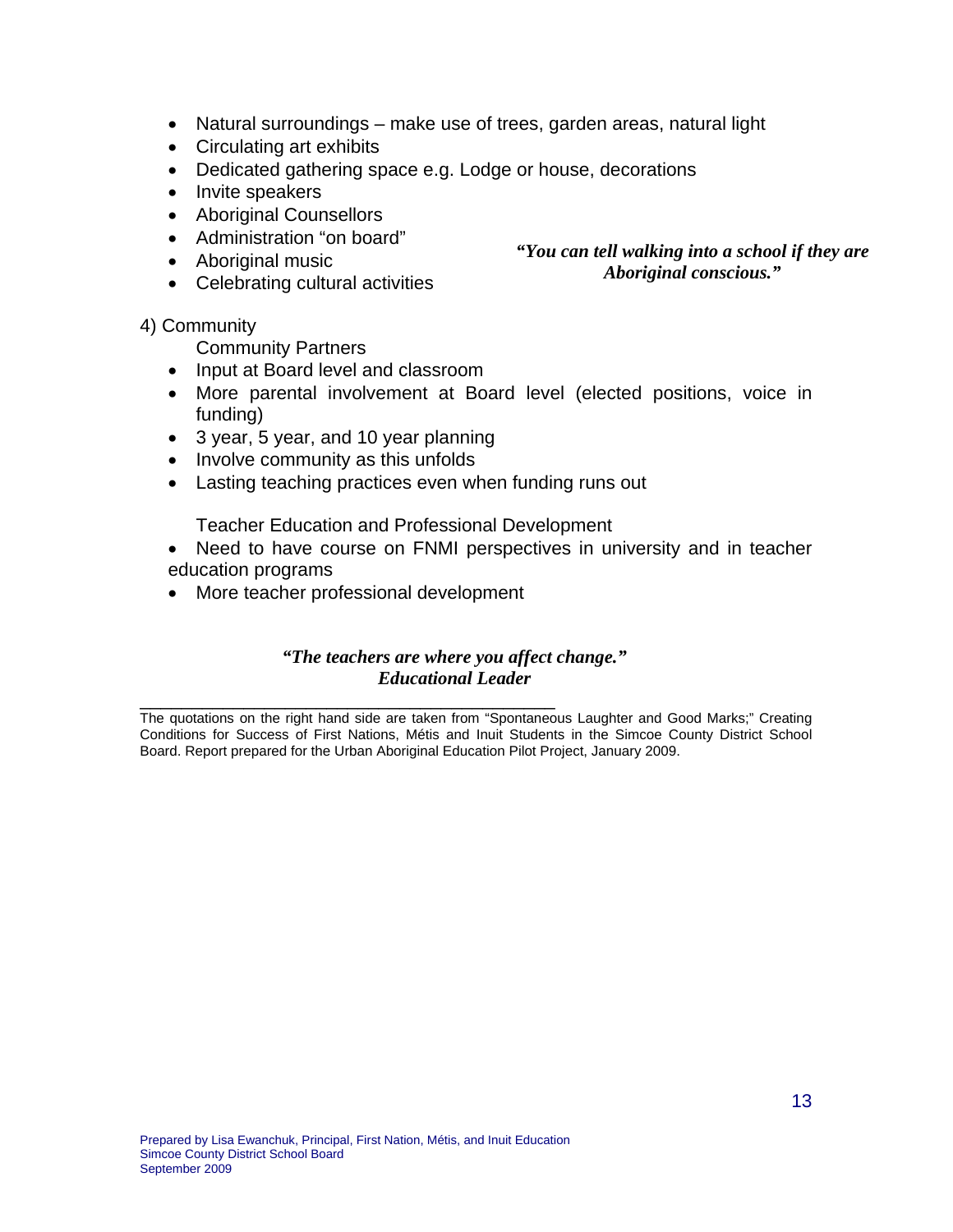

# **Student Perspectives**

# **Urban Aboriginal Education Pilot Project**

14

# **Executive Summary**

**August 2009** 

 $P_{\rm r}$  Constitution,  $P_{\rm r}$   $\sim$   $N_{\rm r}$   $\sim$   $N_{\rm r}$ **Research & Consulting Haig-Brown**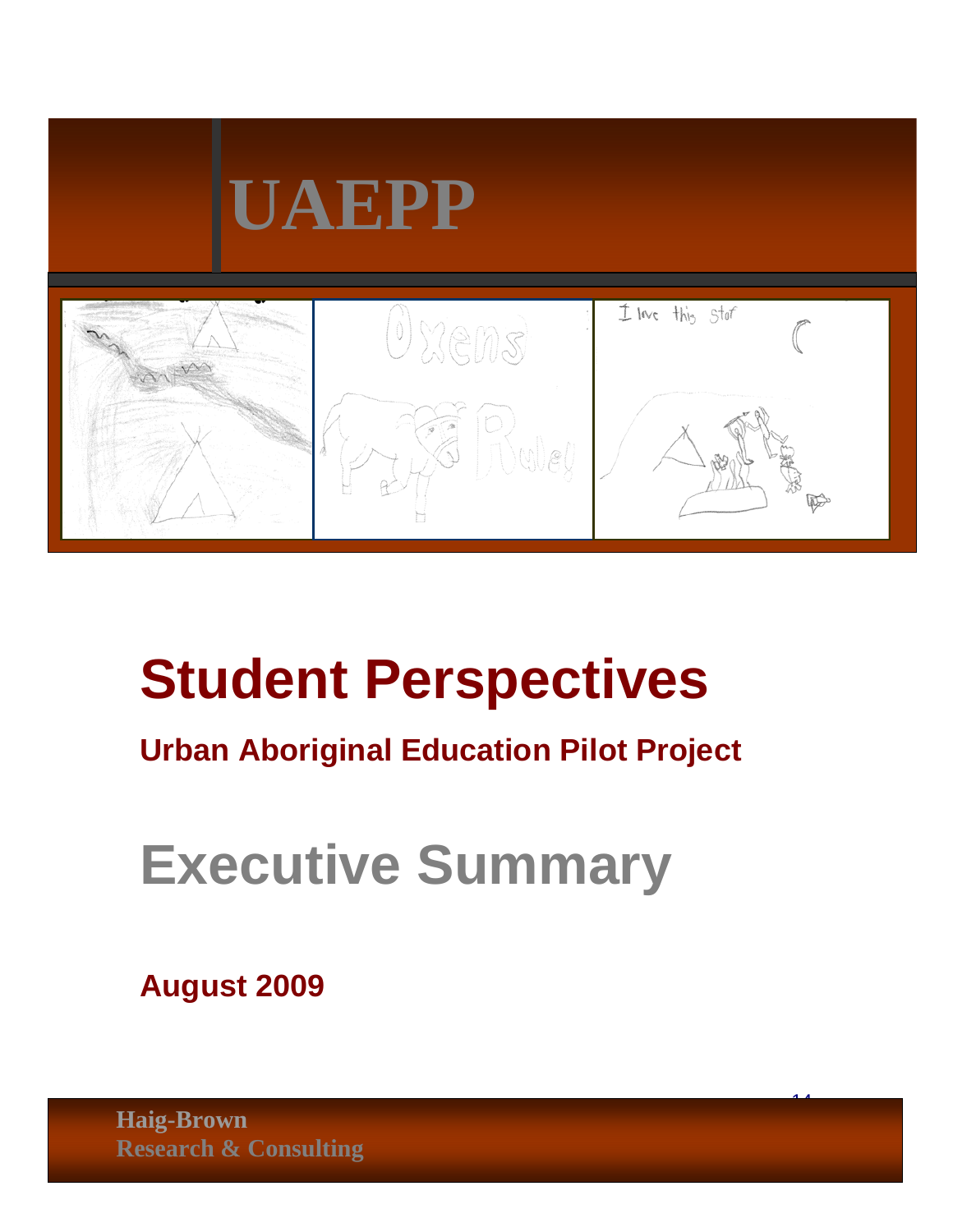# **Executive Summary**

The Urban Aboriginal Education Pilot Project (UAEPP), initiated in January, 2008, invited four 'site' schools in Barrie to embrace the infusion of Aboriginal content into regular school teaching while recognizing the unique learning needs of Aboriginal youth. The project included several cultural activities, whole-school awareness initiatives, the development of a physical space ("The Lodge") where students could become involved in activities rooted in Aboriginal culture, the presence of Child & Youth workers and Resource Teachers as supports for both staff and students. This document is a compilation of



reflections of elementary students' response to the project. Their perspectives and contributions have helped to offer valuable insight into the benefits and challenges of the Urban Aboriginal Education Pilot Project (UAEPP). Many thanks are offered to these students for their time, thoughtfulness, and honesty.

## **1. Objectives**

The development of identity and agency of Aboriginal youth is a critical part of supporting their learning needs. The Policy Research Initiative (Horizons, 2008) notes that 'Spaces to congregate with peers, take a break from having to meet expectations, share experience and gather information are critical" (p.11) to open doors for Aboriginal youth. The UAEPP gathered information from the community about what would help foster greater cultural understanding in our schools. The community responded that there needed to be a welcome environment at schools as well as a separate area for Aboriginal cultural development, echoing the findings of the Policy Initiative. The UAEPP undertook to address these two concerns. The first concern was addressed by infusing Aboriginal culture into activities and classrooms while the second concern was addressed by establishing a "Lodge" in each site school.

At the end of the first year of the project, an interim evaluation was undertaken to determine some of the benefits and challenges of the UAEPP. This report is a summary of the results of that evaluation. The objectives of this report are to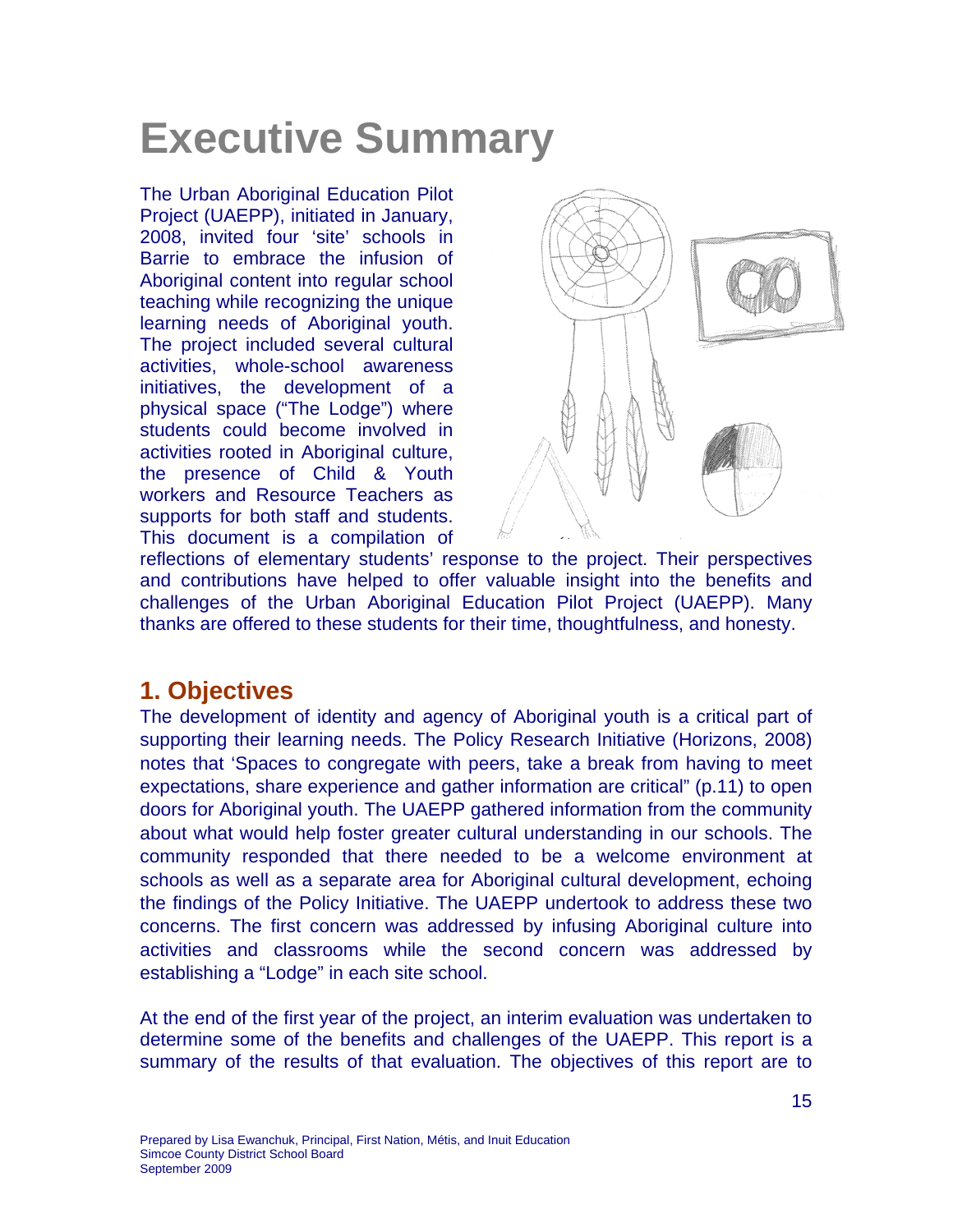determine whether the program made an impact on student experience and cultural growth.

## **2. Lodge Activities**

Students reported to have enjoyed the activities associated with the Lodges and to have learned about Aboriginal peoples. When asked what it was that they liked the most about the activities, grade 3 students enthusiastically wrote such comments as, '*Helping other people*' and

'*I liked it becouse it was chalenging*'.

Older students (grades  $4 - 8$ ) were asked what they learned in the activity and

some responses included, '*How the art is amazing*' '*I leard to Respect others and They will respect you back*', '*I* 

*learned that all beliefs are important*', and '*I learned how to say I like your shirt*'.

Although half of the students indicated that doing the lodge activity made them feel 'better'

11% 4% 24% 7% 53% 12% 88% 0% 25% 50% 75% 100% Worse Better No different and the Better ■ Non-Aboriginal ■ Aboriginal

about themselves, a clear majority of students who had self-identified as Aboriginal had this sentiment, as seen in the graph to the right.

## **3. Welcome Environment**

Students indicated that, in general, they felt 'pretty' or 'very' welcome at school. For grade 3's, 85% felt welcome, while for students in grades 4 though 8, 73% felt welcome. When asked if their feeling of being welcome had changed since the UAEPP, students answered differently, depending on whether they had been to their Lodge. As can be seen below, a quarter of those who had been to the Lodge felt more

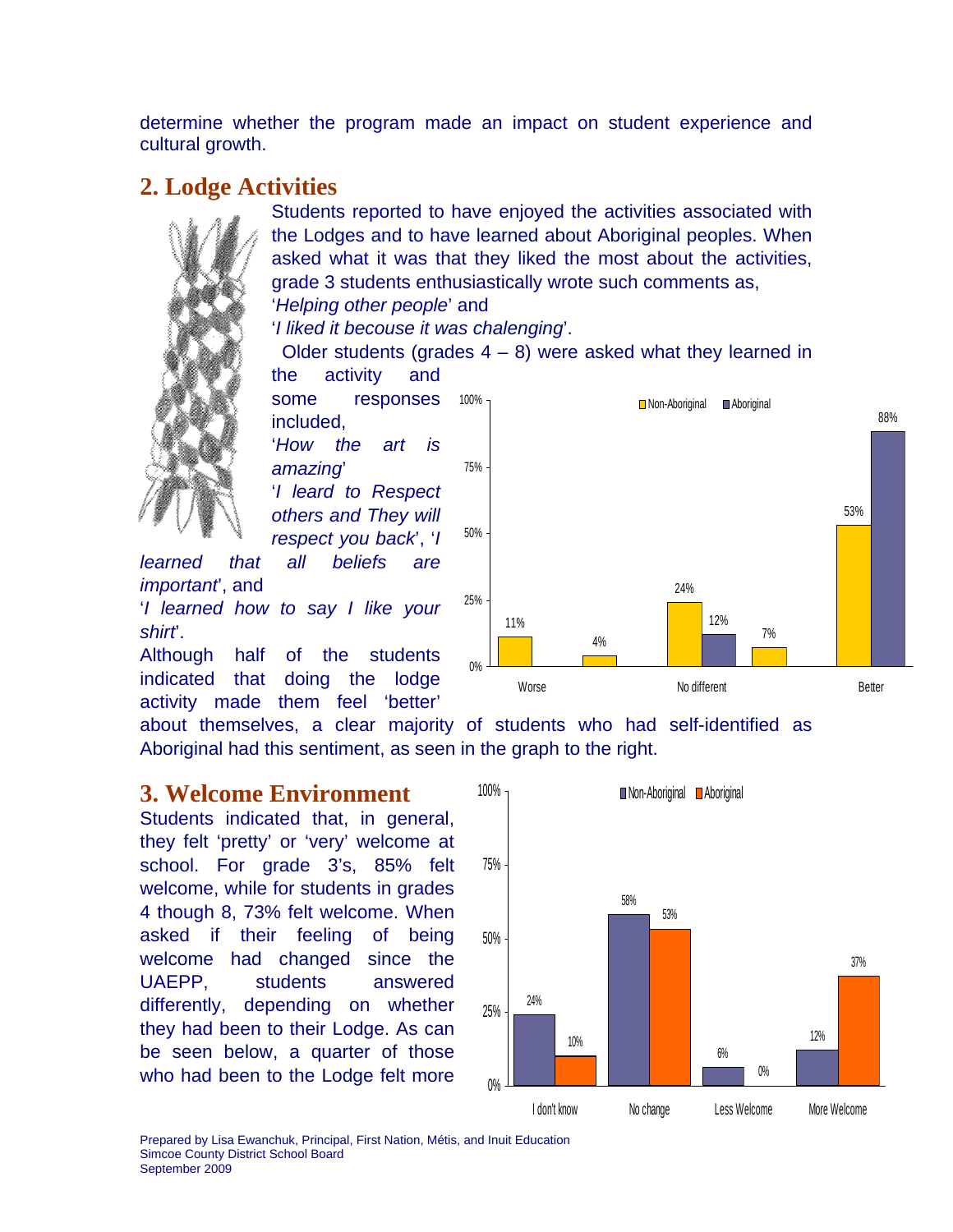welcome since the UAEPP while 9% of those who had not been to the lodge felt more welcome since the UAEPP. An important difference emerged between students who had self-identified as Aboriginal and those who had not. Over a third of Aboriginal students indicated that they felt more welcome since UAEPP while just over 10% of non-self-identified students indicated this change (right).

## **4. Feeling Valued**

Fifty percent of students indicated that they felt 'pretty' or 'very' valued at school. When asked whether their feeling of being valued had changed as a result of the UAEPP, students who had been to the Lodge were more inclined to a positive response, as seen to the right.



### **5. Aboriginal Content**

In general, younger grades  $(4 - 5)$  indicated that they learned about Aboriginal art if it were being taught in classes, while older grades indicated that they were learning about Aboriginal culture and history. Indeed, when asked in which classes students were learning about Aboriginal peoples, younger grades were more inclined to say 'Art' while older classes were more inclined to respond with 'Social Studies'.

One of the main goals of the program was to infuse Aboriginal content into classrooms such that students would increase their understanding of Aboriginal peoples. When students were asked whether they knew more about First Nation, Métis, Inuit in the project year than in the year before. 79% of grade 3 students indicated that they learned 'way more' or 'some more. Of the older students who had indicated that they had participated in a Lodge activity, 72% noted that the activity had given them a better understanding of Aboriginal peoples. They reported to have learned about Art, Culture, History, Spirituality, Language, and Government.

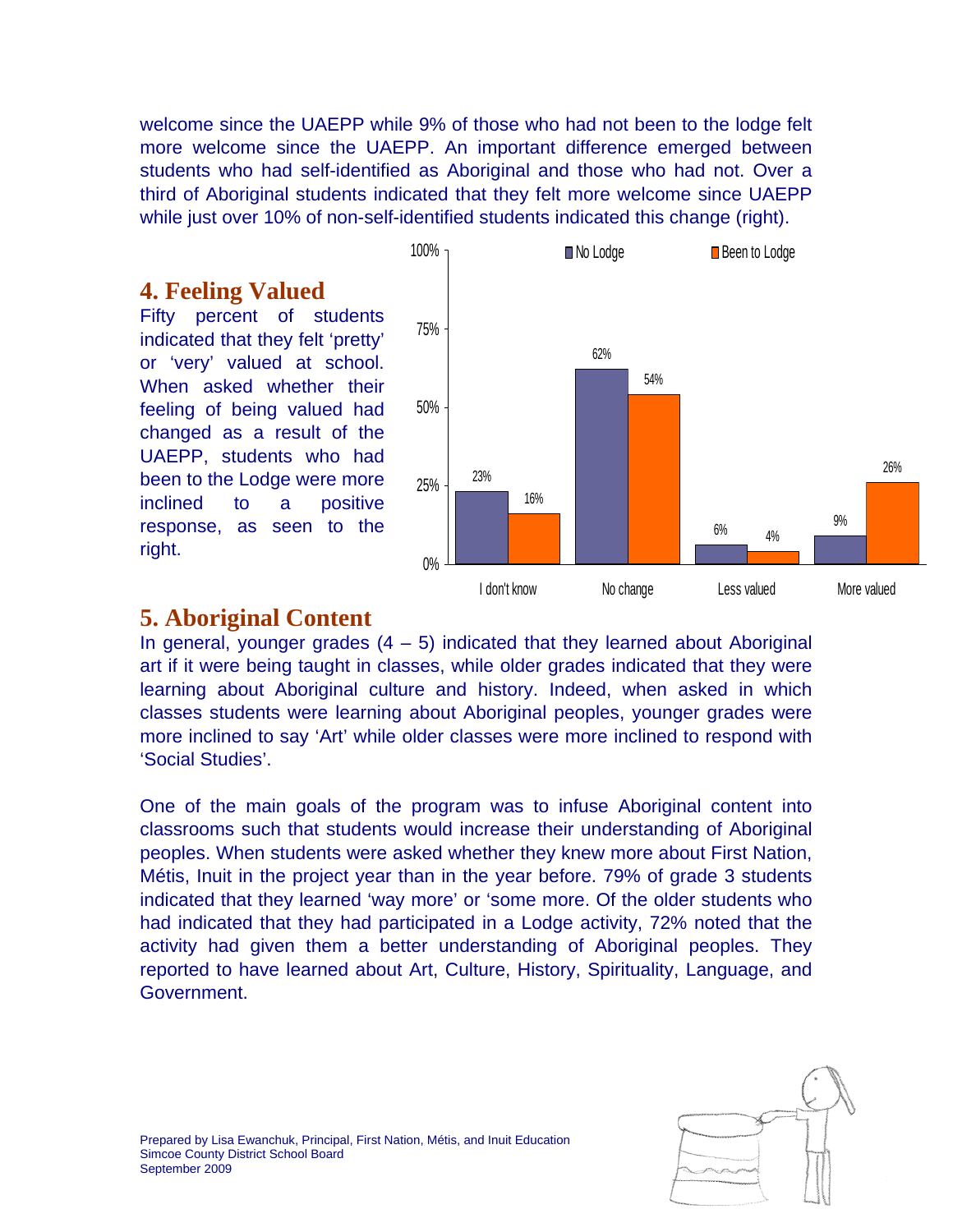#### **Comfort with Material**

Students were asked how comfortable they were when Aboriginal content was discussed in class. 91% of grade 3 students indicated that they felt either 'pretty'

or 'very' comfortable, while 61% of older students had the same responses. For older students, if they had visited the Lodge at their school, 81% noted that they were pretty or very comfortable learning about Aboriginal content, while 52% who had not been to the lodge had this level of comfort.

### **6. Changes**

Grade 3 students were asked if school was different because of the UAEPP. 61% of students indicated that school was better. When this question was analyzed by ancestry, proportionally more self-identified Aboriginal students indicated that school was better since the UAEPP than non-Aboriginal students. This difference is seen on the right.



I don't know Worse Same Same Better

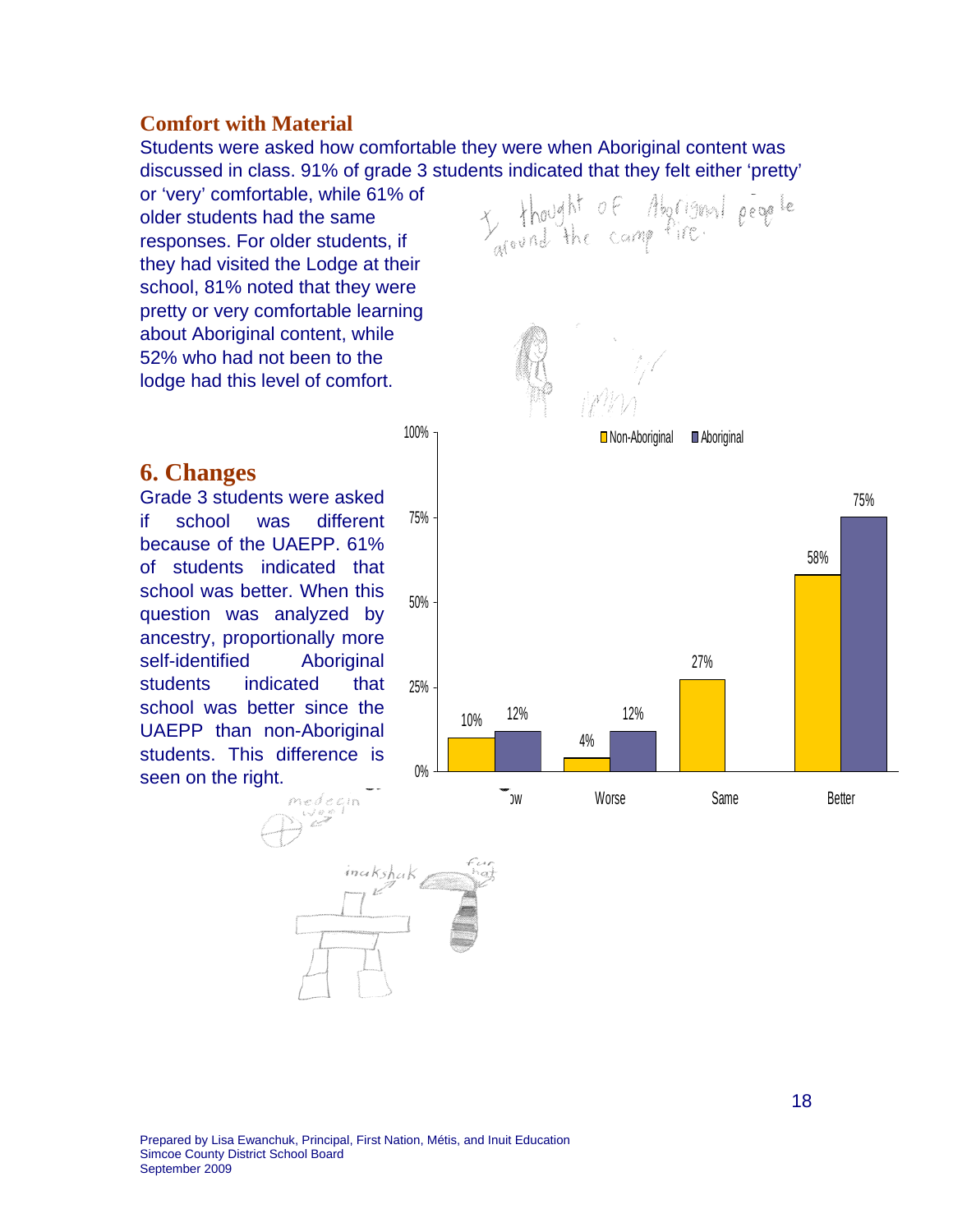#### **The Schools Speak**

This project builds on and complements Simcoe County District School Board's earlier report entitled "'Spontaneous Laughter and Good Marks:' Creating Conditions of Success of First Nation, Métis and Inuit Students in the SCDSB." While that study focused on the perspectives of First Nation and Métis students, parents and educational leaders, this report shifts focus to the people within the schools: teachers, principals and support staff as well as the staff of the Urban Aboriginal Education Pilot Project (UAEPP). Because this research was conducted after the first year of the project was underway, the results of this study also include something of a formative evaluation of the effects of the UAEPP during its first months. This report presents the results of the Board's continuing investigation into the factors influencing school success for First Nations, Métis and Inuit students. At the same time, it provides a set of baseline understandings of what the people most directly involved in schools have to tell us. The results of the work provide suggestions for all those involved in education in the Simcoe County District School Board (SCDSB) concerning best practices in addressing questions of the student success. In addition to the practical dimensions of the report, those involved indicate a clear understanding of the need for sustained action to support Aboriginal student achievement. In keeping with the plans for a long term project to support Aboriginal student achievement, the report becomes one more support in the on-going and ever evolving challenges of building sound policies and practices to promote success for First Nations, Métis and Inuit students within the schools of the SCDSB.

#### **Methodology**

As with the Spontaneous Laughter report, a number of existing studies served as foundation for this work. Building on the community direction given in the Barrie/Midland/Orillia Final Report and others, the research continued honouring collaboration with stakeholders. Maori scholar, Professor Russell Bishop's seminal work, *Whakawhanaungatanga: Collaborative Research Stories* and Cree scholar, Verna St. Denis's community-based research provide examples of the approach taken which is consistent with that developed earlier with the community. In this case, the narratives focused specifically on seeking direction from teachers, administrators and support staff in schools that address the needed support for First Nations and Métis students in their studies.

In total we conducted face to face research conversations with approximately 30 people. The principal researcher interviewed administrators from the four schools as well as the school staff connected with the UAEPP. The research assistants, both doctoral students from York University and both of Aboriginal ancestry, interviewed or conducted circlework with teachers and support staff from the four project schools. All participants volunteered and school board protocol regarding interviews with human participants was strictly adhered to. In examining the existing transcripts, the researchers determined that saturation point had been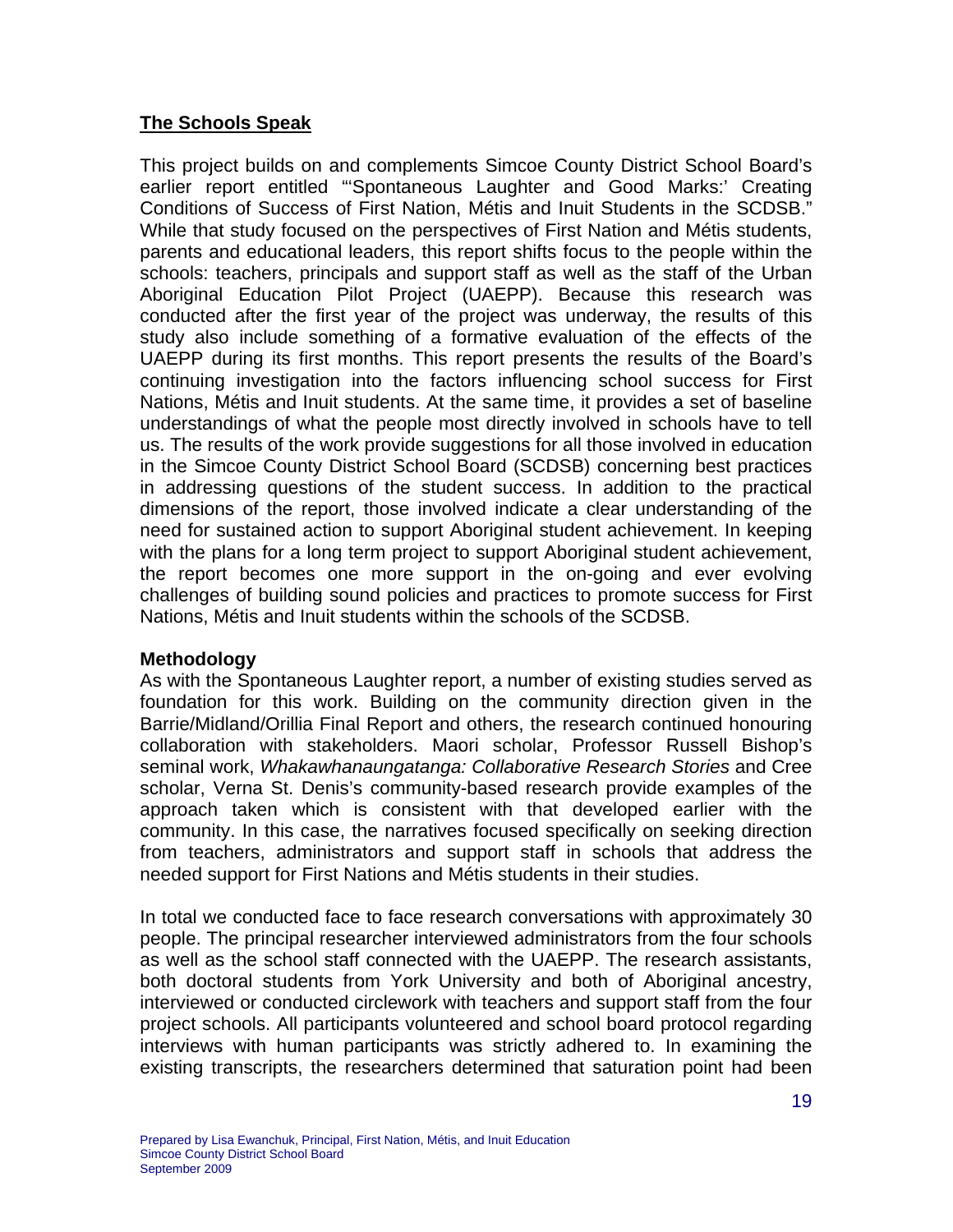realised in that additional interviews were bringing in little new information. They also had interviewed and conducted circlework with all those who volunteered.

As it is important to assess First Nations, Métis and Inuit students' needs for success in schools in the particular context of the SCDSB, this research had the goal of moving beyond existing knowledge. Many educators are familiar with the history and current circumstances of Aboriginal students' school experiences. These often include the legacy of residential schools; intergenerational mistrust of schools; and deficit theorizing on the part of some school personnel. While some students have achieved considerable success, far too many are not as successful as they should be. The focus of the interviews was on aspects of schooling which are deemed to be working well in addition to those seen to be goals for the future in order to enhance First Nations, Métis and Inuit students' successes in schools.

The approach to the interviews and circlework was semi-structured and participant-led as far as possible. The assumption underlying this approach is a fundamental respect for the person's experiences and a commitment to seeking the insights arising from and available in the articulation of these experiences. A predetermined list of questions served as a guide to the exchanges and were made available to the participants prior to the start of the conversations. Researchers began with a broad question and continued their questionning by listening carefully to initial responses and then following up on specific areas raised by other study participants. Throughout the interview, the predetermined questions were available to all and used as a guide when necessary. Participantled research such as this allows the opportunity for much deeper revelations of the issues at hand. A the same time, the researchers who are all experienced in working in contexts related to First Nations, Métis and/or Inuit education did not hesitate to probe any areas that came up in the conversations and that were seen to be useful to the question of student success or lack thereof.

Interviews and circlework conversations were tape-recorded and transcribed verbatim. In this way, the people's own words inform the analysis. Researchers do not rely on memory or their own notes alone. This allows the inclusion of at least some of the words shared with the researchers as appropriate and revealing. Analysis begins with seeking themes which arose across interviews. Glaser and Strauss's constant comparative method served as a loose guide to the process. Other sources of data include researchers' notes, previous reports, the original proposal, photographs and some documents from the staff of the UAEPP. The final report lays out issues that arise in several places across the interviews as well as recommendations out of those themes. It also introduces some maverick elements that may be informative to the goals of the project. The principal researcher and research assistants worked together on all aspects of the research from preparing the questions, conducting the interviews and circlework groups, analyzing the transcripts and contributing to the final report.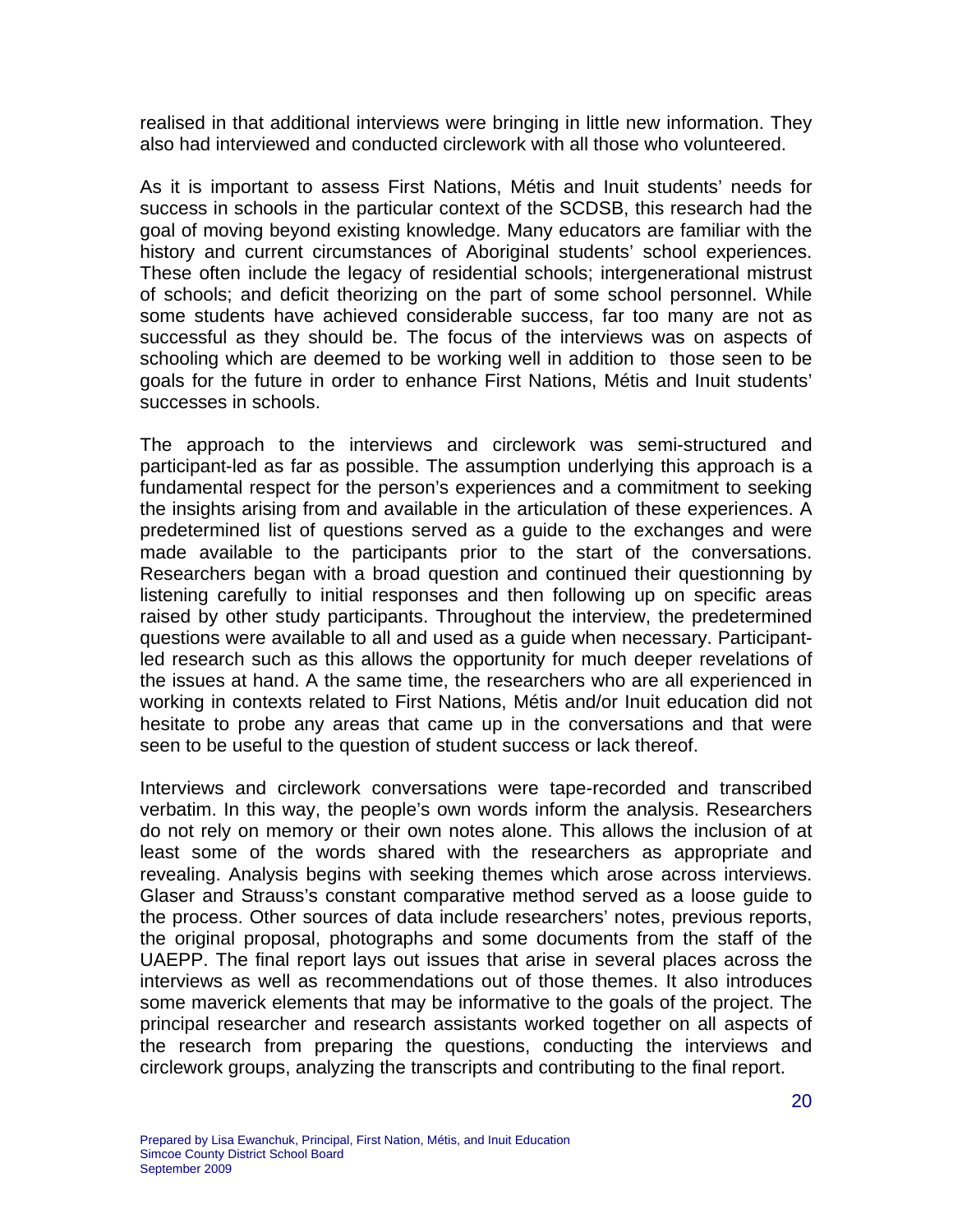| <b>Month</b>                                                                                | <b>Activity</b>                                                                                                                                                                                                                                                                                                                                                                                                                                                                                                                                                                                                                                                                                                                                                                                                                                                                                                                                                                                                                                                                                                                                                                                                                                                                                                                                                                                                                                                                  |
|---------------------------------------------------------------------------------------------|----------------------------------------------------------------------------------------------------------------------------------------------------------------------------------------------------------------------------------------------------------------------------------------------------------------------------------------------------------------------------------------------------------------------------------------------------------------------------------------------------------------------------------------------------------------------------------------------------------------------------------------------------------------------------------------------------------------------------------------------------------------------------------------------------------------------------------------------------------------------------------------------------------------------------------------------------------------------------------------------------------------------------------------------------------------------------------------------------------------------------------------------------------------------------------------------------------------------------------------------------------------------------------------------------------------------------------------------------------------------------------------------------------------------------------------------------------------------------------|
| <b>September</b>                                                                            | • Re-post, interview and hire 3 CYWs and 1 Itinerant Resource Teacher<br>• Set up Student Lodges<br>• Planning with staff and pilot schools<br>• Budget and Reporting<br>• School visits - ongoing<br>• CYWs in schools - ongoing Sept-June<br>• PLC Schedule for pilot schools and 4 additional urban schools (Steele Street PS, Johnson Street<br>PS, Terry Fox ES and Eastview SS)<br>• Using aggregated elementary and secondary student achievement data from June 09 and EQAO<br>data, develop student achievement plan with literacy and numeracy goals                                                                                                                                                                                                                                                                                                                                                                                                                                                                                                                                                                                                                                                                                                                                                                                                                                                                                                                   |
| October<br><b>Binaakwe Giizis</b><br><b>Student Lodge</b><br>activities to<br>reflect month | · PLC, 5 teachers per school, once/month until May - focus on implementing best practices in<br>classrooms with FNMI students - Action Research - and on cultural knowledge<br>• PLC focus - Circlework/focus groups with teachers & Aboriginal Veteran's<br>• Resourcing<br>• Teacher and student pre-assessment surveys at 4 additional schools<br>• Lunch and Learn Series at pilot schools<br>• Start student activities in the lodges<br>• Quill to Quill at Andrew Hunter and Cundles - "Falling Leaves Moon"<br>• Curriculum development K-2 Writing Contract for Quill to Quill<br>• Community Information sessions/open houses at pilot schools in lodges<br>• Send draft curriculum resource documents for review<br>• Conduct survey of parents whose children have accessed Child and Youth Workers<br>• Planning for Elementary First Nation, Métis and Inuit Learning Resource Basket<br>• Secondary Course Writing Projects: 3 English (Three Day Road, Bone Dance & Night Wanderer),<br>Gr. 9&12 Geography and Law - based on expectations from the Teacher's Toolkit.<br>• Chad Solomon (Rabbit and Bear Paws)<br>• Three Sisters Teaching<br>• Fall Feast<br>• IT twin with Inuit school<br>• SCDSB Staff handbook for review<br>• Student logo contest and poster contest for National Aboriginal Day<br>. Begin CYW team meetings with a focus on identifying best practices for supporting student well-<br>being and responding to immediate student needs |
| <b>November</b><br><b>Baashkaakodin</b><br><b>Giizis</b>                                    | • Present "Spontaneous Laughter and Good Marks" and "The Schools Speak" to Principals and Vice<br>Principals<br>. What the People Said - School Self Assessment Tool for "What the People Said, Creating a<br>welcoming place where it's okay to be Aboriginal."<br>• Elementary Lunch/Afterschool Speaker Series for school staff<br>• Wahta presentation by Shirley Hay<br>• Inuit presentation in schools<br>. PLC focus on Elder/Senator protocols and community resources available to students and families<br>and Haudensaunee presentation from Wahta<br>• All completed curriculum to sub-steering committee<br>• Aboriginal Veterans                                                                                                                                                                                                                                                                                                                                                                                                                                                                                                                                                                                                                                                                                                                                                                                                                                   |

## **Section 3 - Revised 2009-2010 Workplan**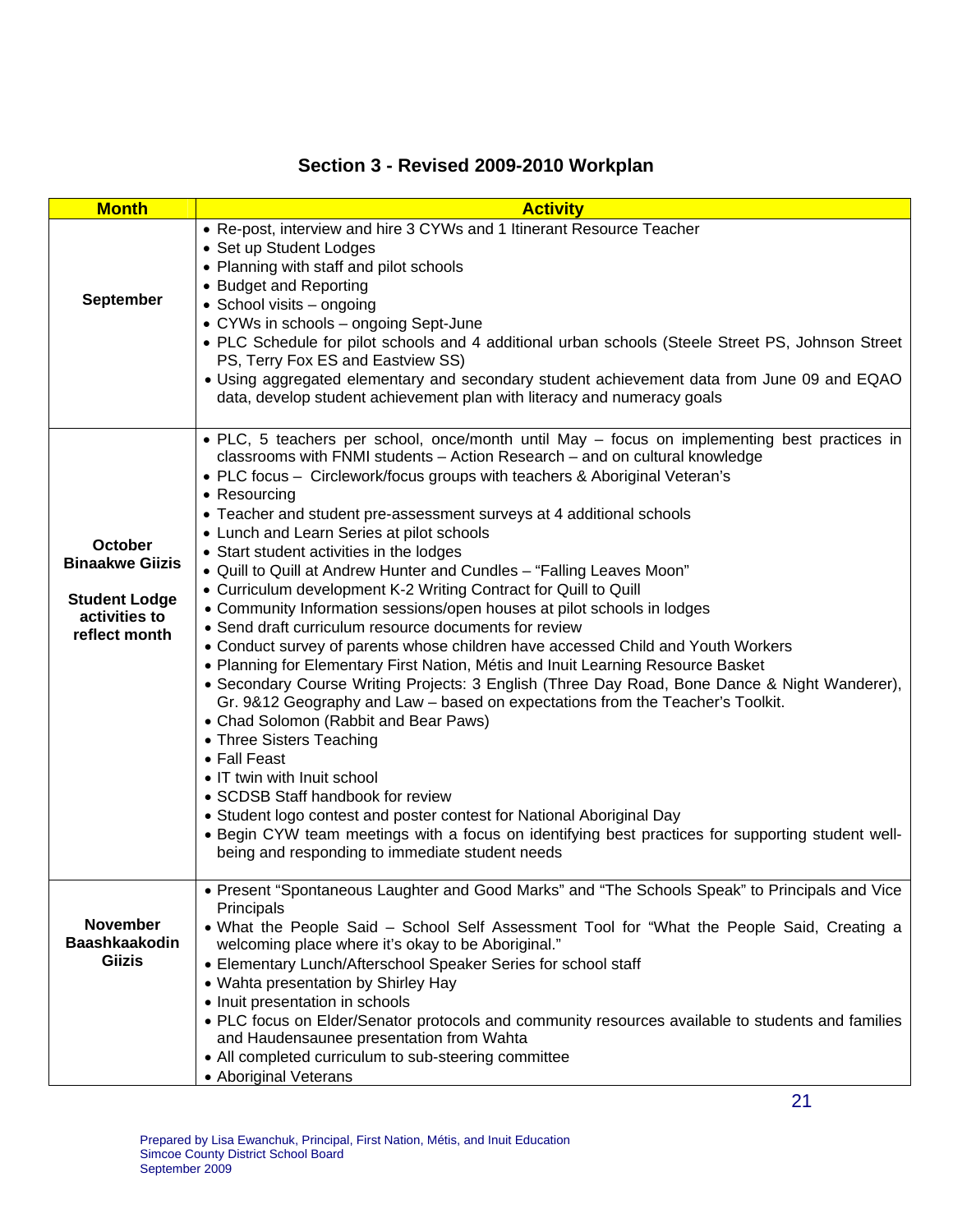|                          | • Louis Riel Day                                                                                     |
|--------------------------|------------------------------------------------------------------------------------------------------|
| <b>December</b>          | • Susan Carter - Inuit presentation to primary classes                                               |
| <b>Minado</b>            | . Roll up of What the People Said School Assessment Tool                                             |
| <b>Giisoonhs</b>         | • PLC focus - Elder/Senator protocols and community resources available to students and families -   |
|                          | how to access                                                                                        |
|                          | • Layout for the Child and Youth Worker's Guide to Supporting First Nation, Métis and Inuit Students |
|                          | • Winter Feast                                                                                       |
| January                  | • PLC focus - Métis awareness and learning model                                                     |
| <b>Minado Giizis</b>     | • First Nation, Métis and Inuit Services in Barrie for SCDSB Students                                |
|                          | • Elder/Senator Protocol and Resource Directory for SCDSB schools                                    |
|                          | • Language class at Andrew Hunter                                                                    |
| February                 | • Begin Sub-Steering Committee interviews for internal evaluation                                    |
| <b>Makwa Giizis</b>      | • PLC focus - Inuit guest speaker, learning model                                                    |
|                          | • Language class at Cundles                                                                          |
|                          | • Submit secondary Course Writing Projects: 3 English (Three Day Road, Bone Dance & Night            |
|                          | Wanderer), Gr. 9&12 Geography and Law for review by committee and Elders                             |
| <b>March</b>             | • Spring Feast                                                                                       |
| <b>Onaabidin Giizis</b>  | • Arthur Shilling/Noval Morriseau Art studies.                                                       |
| April                    | • Collate all elementary and secondary curriculum resources                                          |
| Popogami Giizis          | • UAEP staff interview for internal evaluation                                                       |
|                          | • Lodge focus - Mother Earth                                                                         |
| May                      | • Youth to Youth                                                                                     |
| <b>Nimebine Giizis</b>   | • Send to printing                                                                                   |
|                          | • PLC focus – post assessment surveys and school staff interviews/focus groups                       |
|                          | • Garden at Cundles                                                                                  |
| June                     | • June 8 Celebration of First Nation, Métis and Inuit Cultures                                       |
| <b>Waabigonii Giizis</b> | • Summer Feast                                                                                       |
|                          | • Introduce Elementary Literacy & Learning Basket                                                    |
|                          | • Introduce Secondary Curriculum Resource Binder                                                     |
|                          | • Introduce SCDSB Staff Handbook                                                                     |

#### **Simcoe County District School Board UAEP Deliverables**

- 1. Elementary Literacy & Learning Basket
- 2. Secondary Curriculum Resource Binder
- 3. SCDSB Staff Handbook
- 4. Navigating First Nation, Métis and Inuit Services in Barrie for SCDSB Students
- 5. Elder/Senator Protocol and Resource Directory for SCDSB schools
- 6. Child and Youth Worker's Guide to Supporting First Nation, Métis and Inuit Students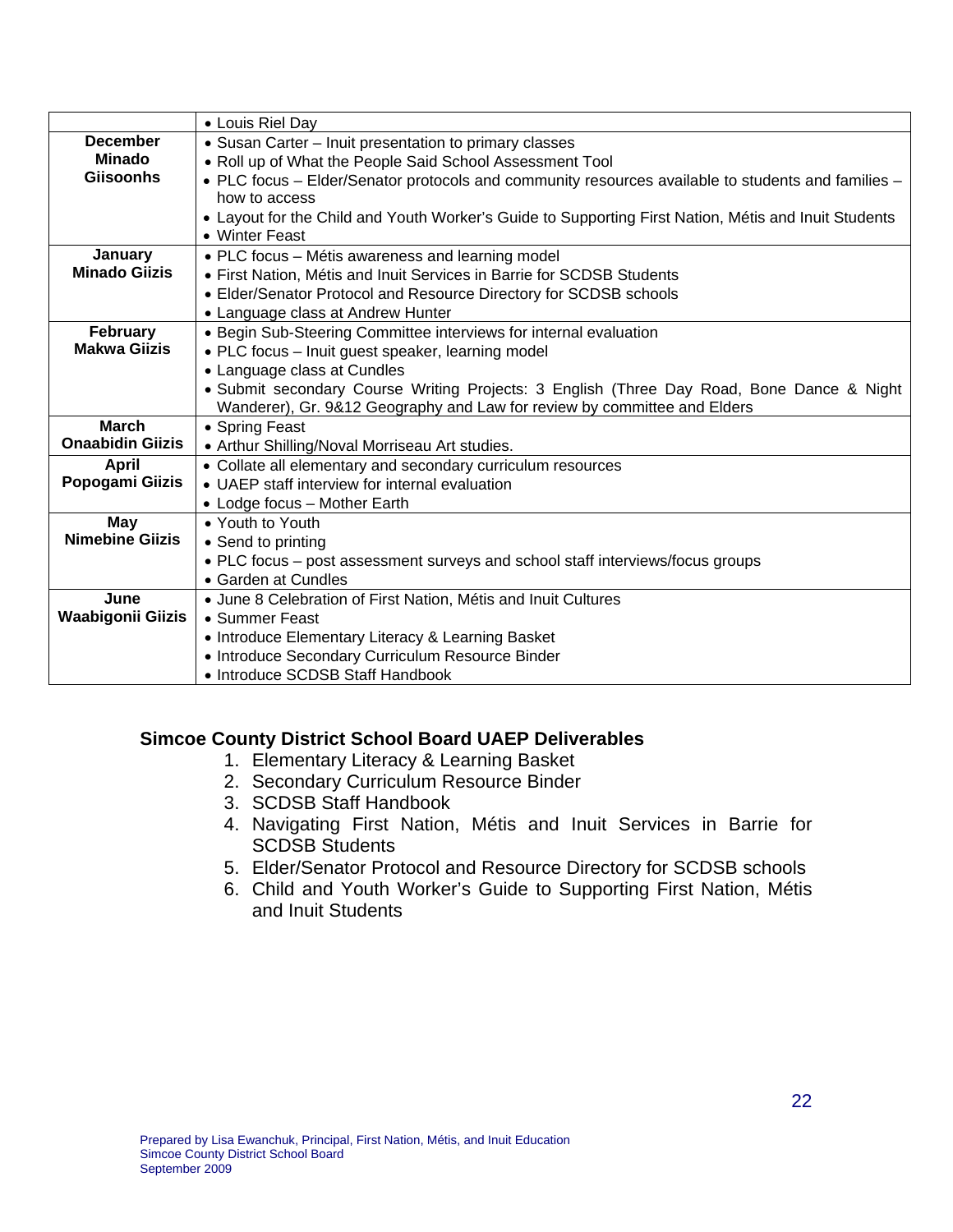#### **Section 4 - Approach to Internal Evaluation Internal Evaluation for the Urban Aboriginal Education Pilot Project**

The proposed internal evaluation of the Urban Aboriginal Education Pilot Project will focus on factors contributing to the success of First Nations, Métis and Inuit students in the four designated schools of the Simcoe County District School Board. The sources outlined below and others to be determined by UAEPP staff, advisory committee members and others involved will serve to inform the internal evaluation report as the culminating work of the pilot project. The research approaches will include designing, developing, administering and analyzing surveys for teachers and selected groups of students; designing and implementing interview and circlework (focus group) schedules; and gathering relevant information and materials from staff involved in the project. The latter will include existing foundational reports, those developed throughout the project and other primary sources of data such as various forms of staff records. All of these sources will be analyzed in relation to the original proposal and then synthesized into a final report.

In conjunction with the original proposal for the Urban Aboriginal Education Pilot Project, the design of the internal evaluation will draw on the results of the initial research conducted in the fall term of 2008 with First Nations and Métis parents, students and educational leaders. In that report, definitions of success, the classroom, the curriculum, the school environment and the broader community and family were seen as key dimensions influencing school success for First Nations, Métis and Inuit students. It is anticipated that these key factors will serve as a starting point for the evaluation. The final report will consist of a synthesis of all relevant materials cited above and will include explicit recommendations for a sustainable model to promote success for First Nations, Métis and Inuit students that arises from this one year project.

It is to be completed for September 2010

#### **SOURCES OF INFORMATION FOR THE REPORT**

Generally the evidence that will inform the report will come from primary research in the form of surveys, interviews and circlework groups, project-related evidence in the form of documents as well as other materials including several existing context-specific reports. Pre-existing interview and circlework transcripts from the earlier phases of the project research components will be re-analyzed along with the new materials. Additional interviews will be conducted where deemed necessary for full reporting and evaluation.

**I. Surveys** will be designed, administered and analyzed for the following groups: A. Grade 3 students at additional schools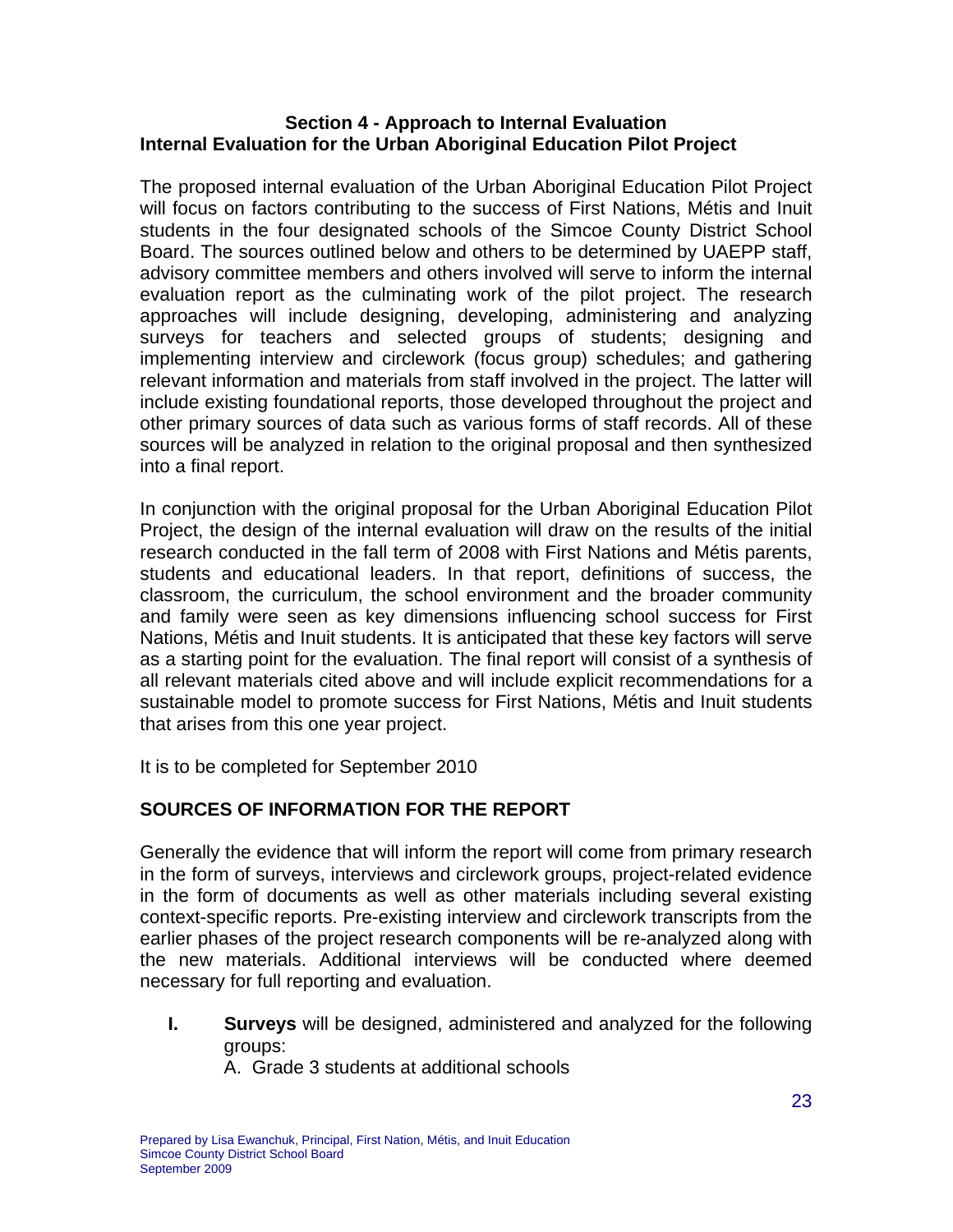- B. Grade 4-8 students at additional schools
- C. Pre and Post Secondary student survey at Eastview SS
- D. Pre and post teacher survey for teachers at additional schools
- E. Pre and post surveys for Grade 3 students at Cundles Heights and Andrew Hunter
- F. Secondary student survey for Barrie North and Barrie Central students

#### **II. Qualitative Investigation**

- A. Interviews with SCDSB Administrators
- B. Interviews with Administrators of four schools
- C. Circlework focus groups/Interviews with teachers from four schools
- D. Interviews with UAEPP staff
- E. Interviews with other identified school staff
- F. Circlework/Interviews with UAEPP Sub-steering Committee
- G. Other relevant interviews to be determined by the Steering Committee and Project Staff.
- **III.** Documentary Evidence (to be gathered and used in consultation with those involved)
	- A. Aboriginal Principal's records
	- B. Aboriginal Education Facilitator's records
	- C. Staff records
		- 1. Attendance
		- 2. Events
		- 3. Issues
		- 4. Journals
		- 5. Others as identified by the principal, facilitator and other staff
	- D. Other evidence such as student work; photographs of the Lodges, events, and video to complement the written report.

#### **IV. Documentary Evidence (existing)**

- A. "Spontaneous Laughter"
- B. Report from Phase 2 of the Research: Administrators, Teachers and UAEPP staff
- C. Project Proposal
- D. FNMI Framework
- E. Urban Aboriginal Task Force: Barrie/Midland Orillia Final Report
- F. Others as identified by the Steering Committee and Project Staff